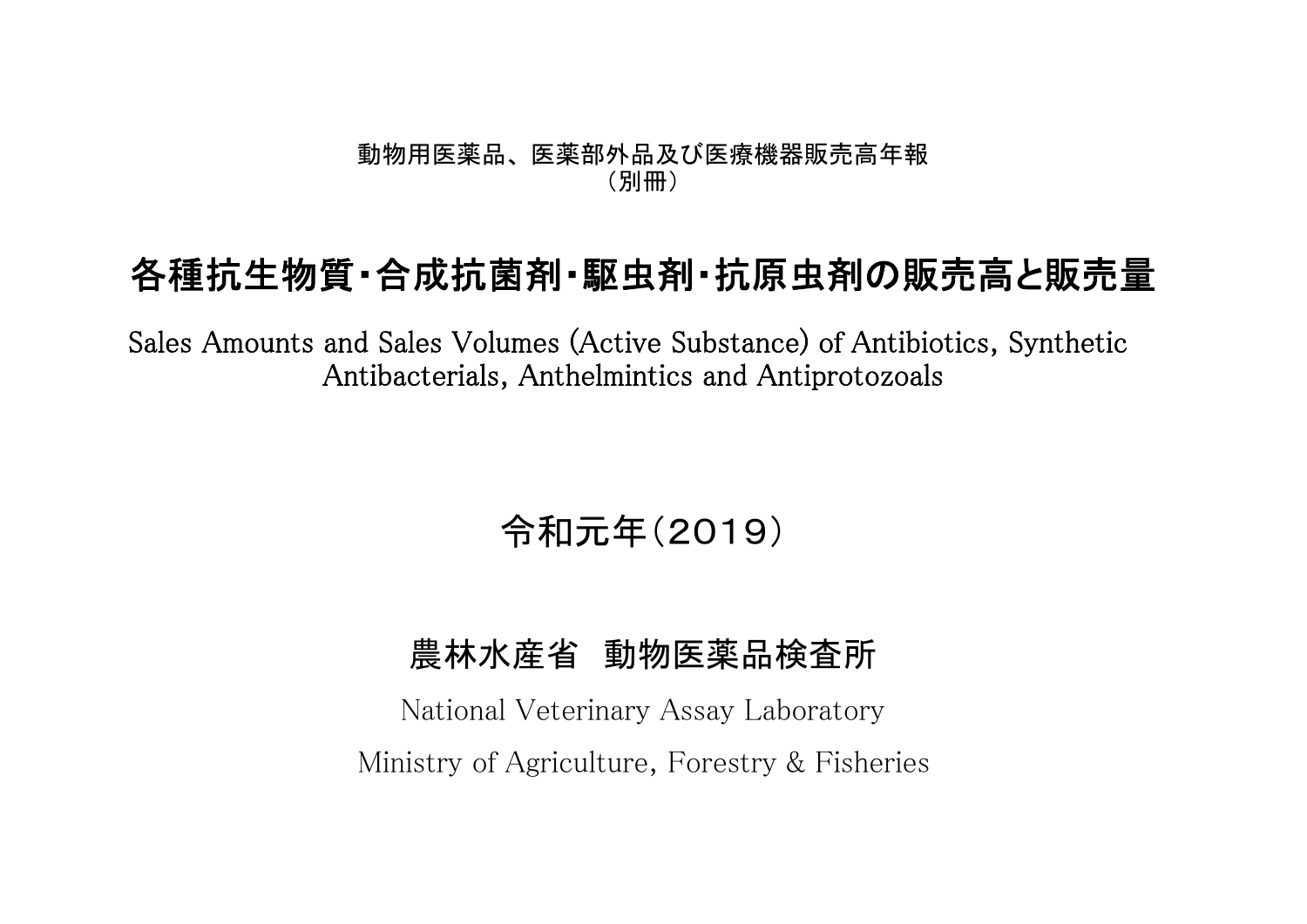#### 各種抗生物質・合成抗菌剤・駆虫剤・抗原虫剤の販売高と販売量

Sales Amounts and Sales Volumes (Active Substance) of Antibiotics, Synthetic Antibacterials, Anthelmintics and Antiprotozoals

| R1                  |                         |                        |                                |                                 |                                  |                                                                   |                       |                     |            |          |                       | 対象動物別推定割合    | Estimated Percentages of Sales for Each Animals Species |                                   |                                   |                           |               |
|---------------------|-------------------------|------------------------|--------------------------------|---------------------------------|----------------------------------|-------------------------------------------------------------------|-----------------------|---------------------|------------|----------|-----------------------|--------------|---------------------------------------------------------|-----------------------------------|-----------------------------------|---------------------------|---------------|
|                     | 系統名<br>Class            | 区分<br>Active substance |                                | 投与経路<br>Route of administration | (千円)<br>Sales amount<br>(41,000) | 販売高金額 原末換算量<br>(Kg)<br>Amount of pure<br>active substance<br>(Kg) | 肉用牛<br>Beef<br>Cattle | 乳用牛<br>Dairy<br>Cow | 馬<br>Horse | 豚<br>Pig | 肉用鶏<br><b>Broiler</b> | 採卵鶏<br>Layer | 犬・猫<br>Dog/Cat                                          | 水産用<br>(淡水)<br>Fish<br>Freshwater | 水産用<br>(海水)<br>Fish<br>(Seawater) | 観賞魚<br>Ornamental<br>Fish | その他<br>Others |
| 抗生物質<br>Antibiotics | アミノグリコシド系               | 硫酸アプラマイシン              | Apramycin sulfate              | 経口 Oral                         | 96.546                           | 2.228.8                                                           | 0.0%                  | 0.0%                | 0.0%       | 100.0%   | 0.0%                  | 0.0%         | 0.0%                                                    | 0.0%                              | 0.0%                              | 0.0%                      | 0.0%          |
|                     | Aminoglycosides         |                        |                                | 成分·計 Total                      | 96.546                           | 2,228.8                                                           |                       |                     |            |          |                       |              |                                                         |                                   |                                   |                           |               |
|                     |                         | 硫酸カナマイシン               | Kanamycin sulfate              | 経口 Oral                         | 27,317                           | 1,795.2                                                           | 0.0%                  | 0.0%                | 0.0%       | 50.0%    | 50.0%                 | 0.0%         | 0.0%                                                    | 0.0%                              | 0.0%                              | 0.0%                      | 0.0%          |
|                     |                         |                        |                                | 注射 Injection                    | 235.070                          | 3,610.9                                                           | 19.3%                 | 33.9%               | 0.0%       | 26.2%    | 17.7%                 | 3.0%         | 0.0%                                                    | 0.0%                              | 0.0%                              | 0.0%                      | 0.0%          |
|                     |                         |                        |                                | 注入·挿入 Infusion                  | 64,649                           | 108.0                                                             | 0.0%                  | 100.0%              | 0.0%       | 0.0%     | 0.0%                  | 0.0%         | 0.0%                                                    | 0.0%                              | 0.0%                              | 0.0%                      | 0.0%          |
|                     |                         |                        |                                | その他 Others                      | 4,772                            | 39.8                                                              | 0.0%                  | 0.0%                | 0.0%       | 100.0%   | 0.0%                  | 0.0%         | 0.0%                                                    | 0.0%                              | 0.0%                              | 0.0%                      | 0.0%          |
|                     |                         |                        |                                | 成分·計 Total                      | 331.808                          | 5,553.8                                                           |                       |                     |            |          |                       |              |                                                         |                                   |                                   |                           |               |
|                     |                         | 硫酸ゲンタマイシン              | Gentamicin sulfate             | 経口 Oral                         | 52,857                           | 14.7                                                              | 50.0%                 | 50.0%               | 0.0%       | 0.0%     | 0.0%                  | 0.0%         | 0.0%                                                    | 0.0%                              | 0.0%                              | 0.0%                      | 0.0%          |
|                     |                         |                        |                                | 注射 Injection                    | 10,528                           | 2.5                                                               | 0.0%                  | 0.0%                | 0.0%       | 0.0%     | 0.0%                  | 0.0%         | 100.0%                                                  | 0.0%                              | 0.0%                              | 0.0%                      | 0.0%          |
|                     |                         |                        |                                | 経皮 Cutaneous                    | 31.982                           | 0.3                                                               | 0.0%                  | 0.0%                | 0.0%       | 0.0%     | 0.0%                  | 0.0%         | 100.0%                                                  | 0.0%                              | 0.0%                              | 0.0                       | 0.0           |
|                     |                         |                        |                                | その他 Others                      | 237.313                          | 11.7                                                              | 0.0%                  | 0.0%                | 0.0%       | 0.0%     | 0.0%                  | 0.0%         | 100.0%                                                  | 0.0%                              | 0.0%                              | 0.0%                      | 0.0%          |
|                     |                         |                        |                                | 成分·計 Total                      | 332,680                          | 29.3                                                              |                       |                     |            |          |                       |              |                                                         |                                   |                                   |                           |               |
|                     |                         | 硫酸ジヒドロストレプトマイシン        | Dihydrostreptomycin<br>sulfate | 注射 Injection                    | 97.207                           | 3,382.7                                                           | 28.0%                 | 28.0%               | 11.5%      | 20.0%    | 1.5%                  | 0.0%         | 11.0%                                                   | 0.0%                              | 0.0%                              | 0.0%                      | 0.0%          |
|                     |                         |                        |                                | 注入·挿入 Infusion                  | 95.415                           | 450.8                                                             | 0.0%                  | 100.0%              | 0.0%       | 0.0%     | 0.0%                  | 0.0%         | 0.0%                                                    | 0.0%                              | 0.0%                              | 0.0%                      | 0.0%          |
|                     |                         |                        |                                | 成分·計 Total                      | 192,622                          | 3,833.5                                                           |                       |                     |            |          |                       |              |                                                         |                                   |                                   |                           |               |
|                     |                         | 硫酸ストレプトマイシン            | Streptomycin sulfate           | 経口 Oral                         | 210,617                          | 23,394.8                                                          | 0.2%                  | 0.2%                | 0.0%       | 73.1%    | 26.4%                 | 0.0%         | 0.0%                                                    | 0.0%                              | 0.0%                              | 0.0%                      | 0.0%          |
|                     |                         |                        |                                | 成分·計 Total                      | 210,617                          | 23,394.8                                                          |                       |                     |            |          |                       |              |                                                         |                                   |                                   |                           |               |
|                     |                         | 硫酸フラジオマイシン             | Fradiomycin sulfate            | 経口 Oral                         | 11,500                           | 80.5                                                              | 40.0%                 | 60.0%               | 0.0%       | 0.0%     | 0.0%                  | 0.0%         | 0.0%                                                    | 0.0%                              | 0.0%                              | 0.0%                      | 0.0%          |
|                     |                         |                        |                                | 注入·挿入 Infusion                  | 11,173                           | 35.1                                                              | 0.0%                  | 100.0%              | 0.0%       | 0.0%     | 0.0%                  | 0.0%         | 0.0%                                                    | 0.0%                              | 0.0%                              | 0.0%                      | 0.0%          |
|                     |                         |                        |                                | 経皮 Cutaneous                    | 148,767                          | 12.4                                                              | 0.0%                  | 0.0%                | 0.0%       | 0.0%     | 0.0%                  | 0.0%         | 100.0%                                                  | 0.0%                              | 0.0%                              | 0.0%                      | 0.0%          |
|                     |                         |                        |                                | 成分·計 Total                      | 171.440                          | 128.0                                                             |                       |                     |            |          |                       |              |                                                         |                                   |                                   |                           |               |
|                     |                         |                        | 系統名·計 Class Total              |                                 | 1.335.713                        | 35,168                                                            |                       |                     |            |          |                       |              |                                                         |                                   |                                   |                           |               |
|                     | セフェム系<br>Cephalosporins | セファゾリン                 | Cefazolin                      | 注入·挿入 Infusion                  | 570.478                          | 734.6                                                             | 0.0%                  | 100.0%              | 0.0%       | 0.0%     | 0.0%                  | 0.0%         | 0.0%                                                    | 0.0%                              | 0.0%                              | 0.0%                      | 0.0%          |
|                     |                         |                        |                                | 成分·計 Total                      | 570.478                          | 734.6                                                             |                       |                     |            |          |                       |              |                                                         |                                   |                                   |                           |               |
|                     |                         | セファゾリンナトリウム            | Cefazolin sodium               | 注射 Injection                    | 317,215                          | 1,897.4                                                           | 17.1%                 | 82.9%               | 0.0%       | 0.0%     | 0.0%                  | 0.0%         | 0.0%                                                    | 0.0%                              | 0.0%                              | 0.0%                      | 0.0%          |
|                     |                         |                        |                                | 成分·計 Total                      | 317,215                          | 1,897.4                                                           |                       |                     |            |          |                       |              |                                                         |                                   |                                   |                           |               |
|                     |                         | セファレキシン                | Cephalexin                     | 経口 Oral                         | 478,904                          | 3,686.0                                                           | 0.0%                  | 0.0%                | 0.0%       | 0.0%     | 0.0%                  | 0.0%         | 100.0%                                                  | 0.0%                              | 0.0%                              | 0.0%                      | 0.0%          |
|                     |                         |                        |                                | 成分·計 Total                      | 478,904                          | 3,686.0                                                           |                       |                     |            |          |                       |              |                                                         |                                   |                                   |                           |               |
|                     |                         | セファロニウム                | Cephalonium                    | 注入·挿入 Infusion                  | 225,936                          | 300.1                                                             | 0.0%                  | 100.0%              | 0.0%       | 0.0%     | 0.0%                  | 0.0%         | 0.0%                                                    | 0.0%                              | 0.0%                              | 0.0%                      | 0.0%          |
|                     |                         |                        |                                | 成分·計 Total                      | 225,936                          | 300.1                                                             |                       |                     |            |          |                       |              |                                                         |                                   |                                   |                           |               |
|                     |                         | セフォベシンナトリウム            | Cefovecin sodium               | 注射 Injection                    | 2.077.596                        | 71.9                                                              | 0.0%                  | 0.0%                | 0.0%       | 0.0%     | 0.0%                  | 0.0%         | 100.0%                                                  | 0.0%                              | 0.0%                              | 0.0%                      | 0.0%          |
|                     |                         |                        |                                | 成分·計 Total                      | 2,077,596                        | 71.9                                                              |                       |                     |            |          |                       |              |                                                         |                                   |                                   |                           |               |
|                     |                         | セフチオフル塩酸塩              | Ceftiofur HCI                  | 注射 Injection                    | 25,463                           | 16.0                                                              | 62.5%                 | 8.4%                | 0.0%       | 29.1%    | 0.0%                  | 0.0%         | 0.0%                                                    | 0.0%                              | 0.0%                              | 0.0%                      | 0.0%          |
|                     |                         |                        |                                | 成分·計 Total                      | 25.463                           | 16.0                                                              |                       |                     |            |          |                       |              |                                                         |                                   |                                   |                           |               |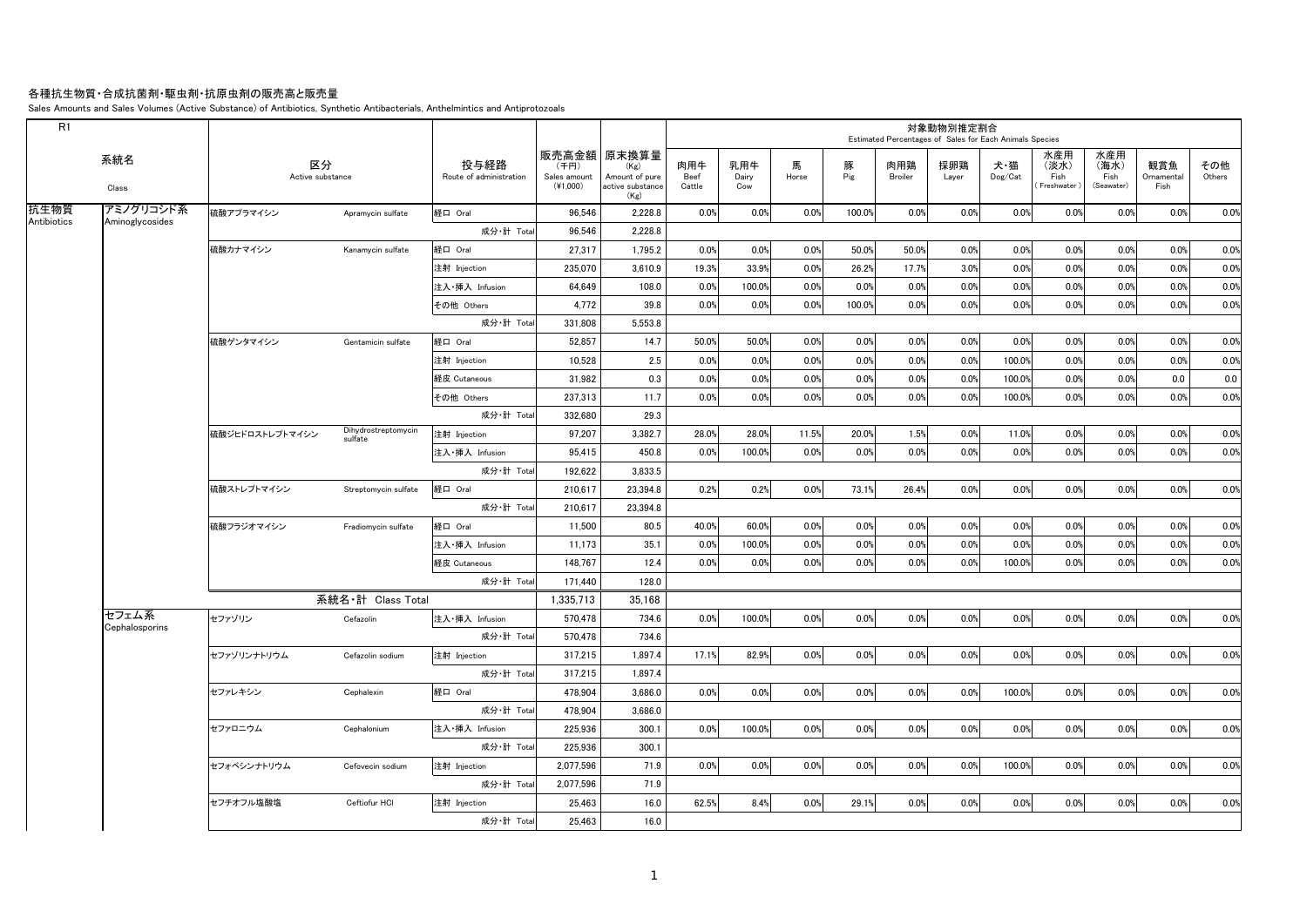|                            |                                                     |                       |                                 |                                    |                                                                     |                       |                     |            |          | Estimated Percentages of Sales for Each Animals Species | 対象動物別推定割合    |                                    |                                   |                                   |                           |               |
|----------------------------|-----------------------------------------------------|-----------------------|---------------------------------|------------------------------------|---------------------------------------------------------------------|-----------------------|---------------------|------------|----------|---------------------------------------------------------|--------------|------------------------------------|-----------------------------------|-----------------------------------|---------------------------|---------------|
| 系統名<br>Class               | 区分<br>Active substance                              |                       | 投与経路<br>Route of administration | (千円)<br>Sales amount<br>$(*1,000)$ | 販売高金額   原末換算量<br>(Kg)<br>Amount of pure<br>active substance<br>(Kg) | 肉用牛<br>Beef<br>Cattle | 乳用牛<br>Dairy<br>Cow | 馬<br>Horse | 豚<br>Pig | 肉用鶏<br>Broiler                                          | 採卵鶏<br>Layer | 犬・猫<br>$\mathsf{Dog}/\mathsf{Cat}$ | 水産用<br>(淡水)<br>Fish<br>Freshwater | 水産用<br>(海水)<br>Fish<br>(Seawater) | 観賞魚<br>Ornamental<br>Fish | その他<br>Others |
|                            | セフチオフル                                              | Ceftiofur             | 注射 Injection                    | 175,240                            | 87.6                                                                | 8.6%                  | 20.2%               | 0.0%       | 71.2%    | 0.0%                                                    | 0.0%         | 0.0%                               | 0.0%                              | 0.0%                              | 0.0%                      | 0.0%          |
|                            |                                                     |                       | 成分·計 Total                      | 175.240                            | 87.6                                                                |                       |                     |            |          |                                                         |              |                                    |                                   |                                   |                           |               |
|                            | セフチオフルナトリウム                                         | Ceftiofur sodium      | 注射 Injection                    | 1.130.585                          | 846.9                                                               | 6.0%                  | 17.0%               | 0.0%       | 77.0%    | 0.0%                                                    | 0.0%         | 0.0%                               | 0.0%                              | 0.0%                              | 0.0%                      | 0.0%          |
|                            |                                                     |                       | 成分·計 Total                      | 1,130,585                          | 846.9                                                               |                       |                     |            |          |                                                         |              |                                    |                                   |                                   |                           |               |
|                            | セフロキシムナトリウム                                         | Cefuroxime sodium     | 注入·挿入 Infusion                  | 102,492                            | 137.0                                                               | 0.0%                  | 100.0%              | 0.0%       | 0.0%     | 0.0%                                                    | 0.0%         | 0.0%                               | 0.0%                              | 0.0%                              | 0.0%                      | 0.0%          |
|                            |                                                     |                       | 成分·計 Total                      | 102,492                            | 137.0                                                               |                       |                     |            |          |                                                         |              |                                    |                                   |                                   |                           |               |
|                            | 硫酸セフキノム                                             | Cefquinome sulfate    | 注射 Injection                    | 179,212                            | 88.2                                                                | 34.7%                 | 38.8%               | 0.0%       | 26.5%    | 0.0%                                                    | 0.0%         | 0.0%                               | 0.0%                              | 0.0%                              | 0.0%                      | 0.0%          |
|                            |                                                     |                       | 成分·計 Total                      | 179.212                            | 88.2                                                                |                       |                     |            |          |                                                         |              |                                    |                                   |                                   |                           |               |
|                            | セフポドキシムプロキセチル                                       | Cefpodoxime proxetil  | 経口 Oral                         | 119,701                            | 152.7                                                               | 0.0%                  | 0.0%                | 0.0%       | 0.0%     | 0.0%                                                    | 0.0%         | 100.0%                             | 0.0%                              | 0.0%                              | 0.0%                      | 0.0%          |
|                            |                                                     |                       | 成分·計 Total                      | 119,701                            | 152.7                                                               |                       |                     |            |          |                                                         |              |                                    |                                   |                                   |                           |               |
|                            |                                                     | 系統名·計 Class Total     |                                 | 5.402.822                          | 8.018                                                               |                       |                     |            |          |                                                         |              |                                    |                                   |                                   |                           |               |
| テトラサイクリン系<br>Tetracyclines | アルキルトリメチルアンモニウムカル Oxytetracycline<br>シウムオキシテトラサイクリン | quaternary salts      | 経口 Oral                         | 85,987                             | 9,598.0                                                             | 0.0%                  | 0.0%                | 0.0%       | 0.0%     | 0.0%                                                    | 0.0%         | 0.0%                               | 0.0%                              | 100.0%                            | 0.0%                      | 0.0%          |
|                            |                                                     |                       | 成分·計 Total                      | 85,987                             | 9,598.0                                                             |                       |                     |            |          |                                                         |              |                                    |                                   |                                   |                           |               |
|                            | オキシテトラサイクリン                                         | Oxytetracycline       | 経口 Oral                         | 257.826                            | 97.652.0                                                            | 3.5%                  | 9.2%                | 0.0%       | 61.8%    | 20.8%                                                   | 4.2%         | 0.4%                               | 0.0%                              | 0.0%                              | 0.0%                      | 0.0%          |
|                            |                                                     |                       | 注射 Injection                    | 64.510                             | 323.4                                                               | 40.0%                 | 24.0%               | 0.0%       | 36.0%    | 0.0%                                                    | 0.0%         | 0.0%                               | 0.0%                              | 0.0%                              | 0.0%                      | 0.0%          |
|                            |                                                     |                       | 成分·計 Total                      | 322,336                            | 97,975.4                                                            |                       |                     |            |          |                                                         |              |                                    |                                   |                                   |                           |               |
|                            | 塩酸オキシテトラサイクリン                                       | Oxytetracycline HCI   | 経口 Oral                         | 328,206                            | 61,045.0                                                            | 0.4%                  | 0.5%                | 0.0%       | 0.1%     | 0.3%                                                    | 0.4%         | 0.1%                               | 0.0%                              | 98.2%                             | 0.0%                      | 0.0%          |
|                            |                                                     |                       | 注射 Injection                    | 123.820                            | 1,121.8                                                             | 18.3%                 | 27.6%               | 0.0%       | 36.3%    | 15.4%                                                   | 1.9%         | 0.4%                               | 0.0%                              | 0.0%                              | 0.0%                      | 0.0%          |
|                            |                                                     |                       | 注入·挿入 Infusion                  | 2.409                              | 108.4                                                               | 0.0%                  | 100.0%              | 0.0%       | 0.0%     | 0.0%                                                    | 0.0%         | 0.0%                               | 0.0%                              | 0.0%                              | 0.0%                      | 0.0%          |
|                            |                                                     |                       | 成分·計 Total                      | 454,435                            | 62,275.2                                                            |                       |                     |            |          |                                                         |              |                                    |                                   |                                   |                           |               |
|                            | 塩酸クロルテトラサイクリン                                       | Chlortetracycline HCI | 経口 Oral                         | 301,251                            | 62,977.6                                                            | 7.0%                  | 6.7%                | 0.0%       | 79.4%    | 3.7%                                                    | 3.2%         | 0.0%                               | 0.0%                              | 0.0%                              | 0.0%                      | 0.0%          |
|                            |                                                     |                       | 成分·計 Total                      | 301.251                            | 62.977.6                                                            |                       |                     |            |          |                                                         |              |                                    |                                   |                                   |                           |               |
|                            | 塩酸ドキシサイクリン                                          | Doxycycline HCI       | 経口 Oral                         | 910.878                            | 80.200.4                                                            | 4.9%                  | 0.7%                | 0.0%       | 88.5%    | 5.6%                                                    | 0.3%         | 0.0%                               | 0.0%                              | 0.1%                              | 0.0%                      | 0.0%          |
|                            |                                                     |                       | 成分·計 Total                      | 910,878                            | 80,200.4                                                            |                       |                     |            |          |                                                         |              |                                    |                                   |                                   |                           |               |
|                            |                                                     | 系統名·計 Class Total     |                                 | 2,074,887                          | 313,027                                                             |                       |                     |            |          |                                                         |              |                                    |                                   |                                   |                           |               |
| ペニシリン系<br>Penicillins      | アモキシシリン                                             | Amoxicillin           | 経口 Oral                         | 760.267                            | 38.246.9                                                            | 5.5%                  | 4.8%                | 0.0%       | 59.3%    | 16.3%                                                   | 10.2%        | 3.9%                               | 0.0%                              | 0.0%                              | 0.0%                      | 0.0%          |
|                            |                                                     |                       | 注射 Injection                    | $\mathbf{0}$                       | 0.0                                                                 | 0.0%                  | 0.0%                | 0.0%       | 0.0%     | 0.0%                                                    | 0.0%         | 0.0%                               | 0.0%                              | 0.0%                              | 0.0%                      | 0.0%          |
|                            |                                                     |                       | 成分·計 Total                      | 760,267                            | 38.246.9                                                            |                       |                     |            |          |                                                         |              |                                    |                                   |                                   |                           |               |
|                            | アンピシリン                                              | Ampicillin            | 経口 Oral                         | 430,806                            | 28,018.3                                                            | 1.8%                  | 1.8%                | 0.0%       | 12.7%    | 15.4%                                                   | 7.7%         | 0.0%                               | 0.0%                              | 60.7%                             | 0.0%                      | 0.0%          |
|                            |                                                     |                       | 注射 Injection                    | 254.746                            | 5.229.3                                                             | 6.3%                  | 8.9%                | 0.0%       | 84.8%    | 0.0%                                                    | 0.0%         | 0.0%                               | 0.0%                              | 0.0%                              | 0.0%                      | 0.0%          |
|                            |                                                     |                       | 注入·挿入 Infusion                  | $\mathbf{0}$                       | 0.0                                                                 | 0.0%                  | 0.0%                | 0.0%       | 0.0%     | 0.0%                                                    | 0.0%         | 0.0%                               | 0.0%                              | 0.0%                              | 0.0%                      | 0.0%          |
|                            |                                                     |                       | 成分·計 Total                      | 685,552                            | 33,248                                                              |                       |                     |            |          |                                                         |              |                                    |                                   |                                   |                           |               |
|                            | アンピシリンナトリウム                                         | Ampicillin sodium     | 注射 Injection                    | 335,687                            | 2,642.2                                                             | 41.1%                 | 58.9%               | 0.0%       | 0.0%     | 0.0%                                                    | 0.0%         | 0.0%                               | 0.0%                              | 0.0%                              | 0.0%                      | 0.0%          |
|                            |                                                     |                       | 成分·計 Total                      | 335.687                            | 2.642.2                                                             |                       |                     |            |          |                                                         |              |                                    |                                   |                                   |                           |               |
|                            | クロキサシリンナトリウム                                        | Cloxacillin sodium    | 注射 Injection                    | 58.825                             | 216.4                                                               | 40.0%                 | 60.0%               | 0.0%       | 0.0%     | 0.0%                                                    | 0.0%         | 0.0%                               | 0.0%                              | 0.0%                              | 0.0%                      | 0.0%          |
|                            |                                                     |                       | 成分·計 Total                      | 58.825                             | 216.4                                                               |                       |                     |            |          |                                                         |              |                                    |                                   |                                   |                           |               |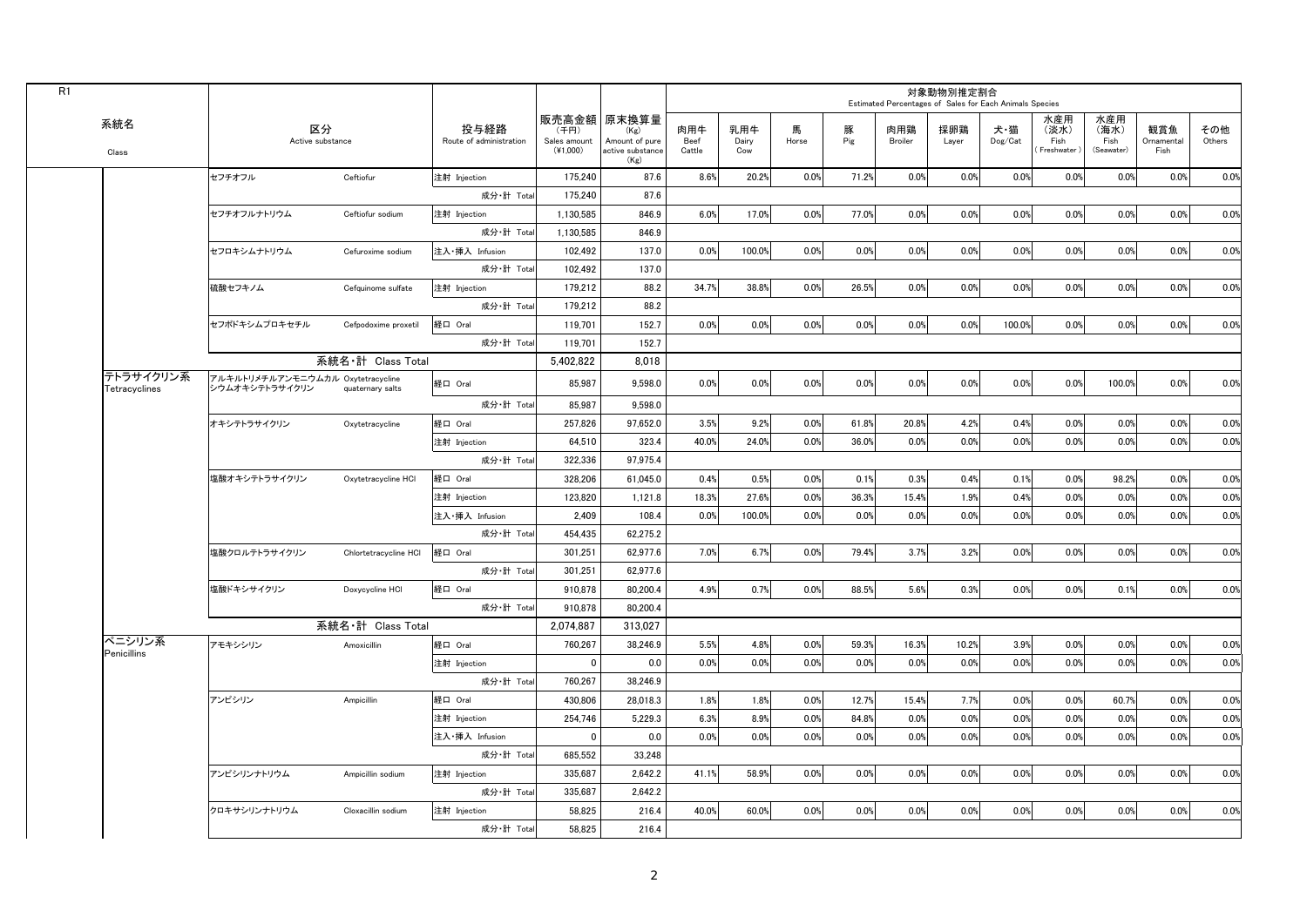|                   |                                  |                                          |                                 |                                    |                                                                   |                       |                     |            |          | Estimated Percentages of Sales for Each Animals Species | 対象動物別推定割合    |                |                                   |                                   |                           |               |
|-------------------|----------------------------------|------------------------------------------|---------------------------------|------------------------------------|-------------------------------------------------------------------|-----------------------|---------------------|------------|----------|---------------------------------------------------------|--------------|----------------|-----------------------------------|-----------------------------------|---------------------------|---------------|
| 系統名<br>Class      | 区分<br>Active substance           |                                          | 投与経路<br>Route of administration | (千円)<br>Sales amount<br>$(*1,000)$ | 販売高金額 原末換算量<br>(Kg)<br>Amount of pure<br>active substance<br>(Kg) | 肉用牛<br>Beef<br>Cattle | 乳用牛<br>Dairy<br>Cow | 馬<br>Horse | 豚<br>Pig | 肉用鶏<br>Broiler                                          | 採卵鶏<br>Layer | 犬・猫<br>Dog/Cat | 水産用<br>(淡水)<br>Fish<br>Freshwater | 水産用<br>(海水)<br>Fish<br>(Seawater) | 観賞魚<br>Ornamental<br>Fish | その他<br>Others |
|                   | ジクロキサシリンナトリウム                    | Dicloxacillin sodium                     | 注入·挿入 Infusion                  | 7,422                              | 16.7                                                              | 0.0%                  | 100.0%              | 0.0%       | 0.0%     | 0.0%                                                    | 0.0%         | 0.0%           | 0.0%                              | 0.0%                              | 0.0%                      | 0.0%          |
|                   |                                  |                                          | 成分·計 Total                      | 7,422                              | 16.7                                                              |                       |                     |            |          |                                                         |              |                |                                   |                                   |                           |               |
|                   | ナフシリンナトリウムモノハイドレート               | Nafcillin sodium<br>monohydrate          | 注入·挿入 Infusion                  | 0                                  | 0.0                                                               | 0.0%                  | 0.0%                | 0.0%       | 0.0%     | 0.0%                                                    | 0.0%         | 0.0%           | 0.0%                              | 0.0%                              | 0.0%                      | 0.0%          |
|                   |                                  |                                          | 成分·計 Total                      | $\mathbf 0$                        | 0.0                                                               |                       |                     |            |          |                                                         |              |                |                                   |                                   |                           |               |
|                   | ベンジルペニシリンカリウム                    | Benzylpenicillin<br>potassium            | 注射 Injection                    | 10,778                             | 45.4                                                              | 50.0%                 | 50.0%               | 0.0%       | 0.0%     | 0.0%                                                    | 0.0%         | 0.0%           | 0.0%                              | 0.0%                              | 0.0%                      | 0.0%          |
|                   |                                  |                                          | 成分·計 Total                      | 10,778                             | 45.4                                                              |                       |                     |            |          |                                                         |              |                |                                   |                                   |                           |               |
|                   | ベンジルペニシリンプロカイン                   | Benzylpenicillin<br>procaine             | 経口 Oral                         | 231,468                            | 5,016.5                                                           | 0.0%                  | 0.0%                | 0.0%       | 71.8%    | 28.2%                                                   | 0.0%         | 0.0%           | 0.0%                              | 0.0%                              | 0.0%                      | 0.0%          |
|                   |                                  |                                          | 注射 Injection                    | 375,606                            | 12,680.7                                                          | 24.6%                 | 25.7%               | 16.6%      | 31.7%    | 0.0%                                                    | 0.0%         | 1.3%           | 0.0%                              | 0.0%                              | 0.0%                      | 0.0%          |
|                   |                                  |                                          | 注入·挿入 Infusion                  | 171,237                            | 295.0                                                             | 0.0%                  | 100.0%              | 0.0%       | 0.0%     | 0.0%                                                    | 0.0%         | 0.0%           | 0.0%                              | 0.0%                              | 0.0%                      | 0.0%          |
|                   |                                  |                                          | 成分·計 Total                      | 778,311                            | 17,992.1                                                          |                       |                     |            |          |                                                         |              |                |                                   |                                   |                           |               |
|                   |                                  | 系統名·計 Class Total                        |                                 | 2,636,842                          | 92,407                                                            |                       |                     |            |          |                                                         |              |                |                                   |                                   |                           |               |
| ペプチド系<br>Peptides | チオストレプトン                         | Thiostrepton                             | 経皮 Cutaneous                    | 132,291                            | 6.9                                                               | 0.0%                  | 0.0%                | 0.0%       | 0.0%     | 0.0%                                                    | 0.0%         | 100.0%         | 0.0%                              | 0.0%                              | 0.0%                      | 0.0%          |
|                   |                                  |                                          | 成分·計 Total                      | 132,291                            | 6.9                                                               |                       |                     |            |          |                                                         |              |                |                                   |                                   |                           |               |
|                   | 硫酸コリスチン                          | Colistin sulfate                         | 経口 Oral                         | 307.875                            | 19.557.9                                                          | 0.0%                  | 0.0%                | 0.0%       | 96.9%    | 3.1%                                                    | 0.0%         | 0.0%           | 0.0%                              | 0.0%                              | 0.0%                      | 0.0%          |
|                   |                                  |                                          | 成分·計 Total                      | 307,875                            | 19,557.9                                                          |                       |                     |            |          |                                                         |              |                |                                   |                                   |                           |               |
|                   |                                  | 系統名·計 Class Total                        |                                 | 440.166                            | 19.565                                                            |                       |                     |            |          |                                                         |              |                |                                   |                                   |                           |               |
| マクロライド系           | エリスロマイシン                         | Erythromycin                             | 経口 Oral                         | 1,672,927                          | 107,400.0                                                         | 0.0%                  | 0.0%                | 0.0%       | 0.0%     | 0.0%                                                    | 0.0%         | 0.0%           | 0.0%                              | 100.0%                            | 0.0%                      | 0.0%          |
| Macrolides        |                                  |                                          | 注射 Injection                    | 0                                  | 0.0                                                               | 0.0%                  | 0.0%                | 0.0%       | 0.0%     | 0.0%                                                    | 0.0%         | 0.0%           | 0.0%                              | 0.0%                              | 0.0%                      | 0.0%          |
|                   |                                  |                                          | 注入·挿入 Infusion                  | $\mathbf 0$                        | 0.0                                                               | 0.0%                  | 0.0%                | 0.0%       | 0.0%     | 0.0%                                                    | 0.0%         | 0.0%           | 0.0%                              | 0.0%                              | 0.0%                      | 0.0%          |
|                   |                                  |                                          | 成分·計 Total                      | 1,672,927                          | 107,400.0                                                         |                       |                     |            |          |                                                         |              |                |                                   |                                   |                           |               |
|                   | チオシアン酸エリスロマイシン                   | Erythromycin<br>thiocyanate              | 経口 Oral                         | 0                                  | 0.0                                                               | 0.0%                  | 0.0%                | 0.0%       | 0.0%     | 0.0%                                                    | 0.0%         | 0.0%           | 0.0%                              | 0.0%                              | 0.0%                      | 0.0%          |
|                   |                                  |                                          | 成分·計 Total                      | $\mathbf 0$                        | 0.0                                                               |                       |                     |            |          |                                                         |              |                |                                   |                                   |                           |               |
|                   | タイロシン                            | Tylosin                                  | 注射 Injection                    | 95,222                             | 944.7                                                             | 43.4%                 | 32.8%               | 0.0%       | 22.0%    | 0.0%                                                    | 0.0%         | 1.8%           | 0.0%                              | 0.0%                              | 0.0%                      | 0.0%          |
|                   |                                  |                                          | 成分·計 Total                      | 95,222                             | 944.7                                                             |                       |                     |            |          |                                                         |              |                |                                   |                                   |                           |               |
|                   | リン酸タイロシン                         | Tylosin phosphate                        | 経口 Oral                         | 379,666                            | 33,056.8                                                          | 4.1%                  | 2.3%                | 0.0%       | 75.9%    | 12.1%                                                   | 5.6%         | 0.0%           | 0.0%                              | 0.0%                              | 0.0%                      | 0.0%          |
|                   |                                  |                                          | 成分·計 Total                      | 379,666                            | 33,056.8                                                          |                       |                     |            |          |                                                         |              |                |                                   |                                   |                           |               |
|                   | 酒石酸タイロシン                         | Tylosin tartrate                         | 経口 Oral                         | 70,964                             | 4,279.9                                                           | 0.0%                  | 0.0%                | 0.0%       | 42.7%    | 48.4%                                                   | 8.9%         | 0.0%           | 0.0%                              | 0.0%                              | 0.0%                      | 0.0%          |
|                   |                                  |                                          | 成分·計 Total                      | 70,964                             | 4,279.9                                                           |                       |                     |            |          |                                                         |              |                |                                   |                                   |                           |               |
|                   | 酒石酸チルバロシン<br>(酒石酸酢酸イソ吉草酸タイロシン)   | Tylvalosin tartrate<br>(Acetylisovaleryl | 経口 Oral                         | 346,581                            | 7,936.0                                                           | 0.0%                  | 0.0%                | 0.0%       | 46.7%    | 53.3%                                                   | 0.0%         | 0.0%           | 0.0%                              | 0.0%                              | 0.0%                      | 0.0%          |
|                   | Acetylisovaleryltylosin Tartrate | tylosinartarate)                         | 成分·計 Total                      | 346,581                            | 7,936.0                                                           |                       |                     |            |          |                                                         |              |                |                                   |                                   |                           |               |
|                   | チルミコシン                           | Tilmicosin                               | 注射 Injection                    | 140,797                            | 484.2                                                             | 65.9%                 | 34.1%               | 0.0%       | 0.0%     | 0.0%                                                    | 0.0%         | 0.0%           | 0.0%                              | 0.0%                              | 0.0%                      | 0.0%          |
|                   |                                  |                                          | 成分·計 Total                      | 140,797                            | 484.2                                                             |                       |                     |            |          |                                                         |              |                |                                   |                                   |                           |               |
|                   | リン酸チルミコシン                        | Tilmicosin phosphate                     | 経口 Oral                         | 769,241                            | 26,050.2                                                          | 1.0%                  | 0.5%                | 0.0%       | 98.5%    | 0.0%                                                    | 0.0%         | 0.0%           | 0.0%                              | 0.0%                              | 0.0%                      | 0.0%          |
|                   |                                  |                                          | 成分·計 Total                      | 769,241                            | 26,050.2                                                          |                       |                     |            |          |                                                         |              |                |                                   |                                   |                           |               |
|                   | ミロサマイシン                          | Mirosamycin                              | 経口 Oral                         | 0                                  | 0.0                                                               | 0.0%                  | 0.0%                | 0.0%       | 0.0%     | 0.0%                                                    | 0.0%         | 0.0%           | 0.0%                              | 0.0%                              | 0.0%                      | 0.0%          |
|                   |                                  |                                          |                                 |                                    |                                                                   |                       |                     |            |          |                                                         |              |                |                                   |                                   |                           |               |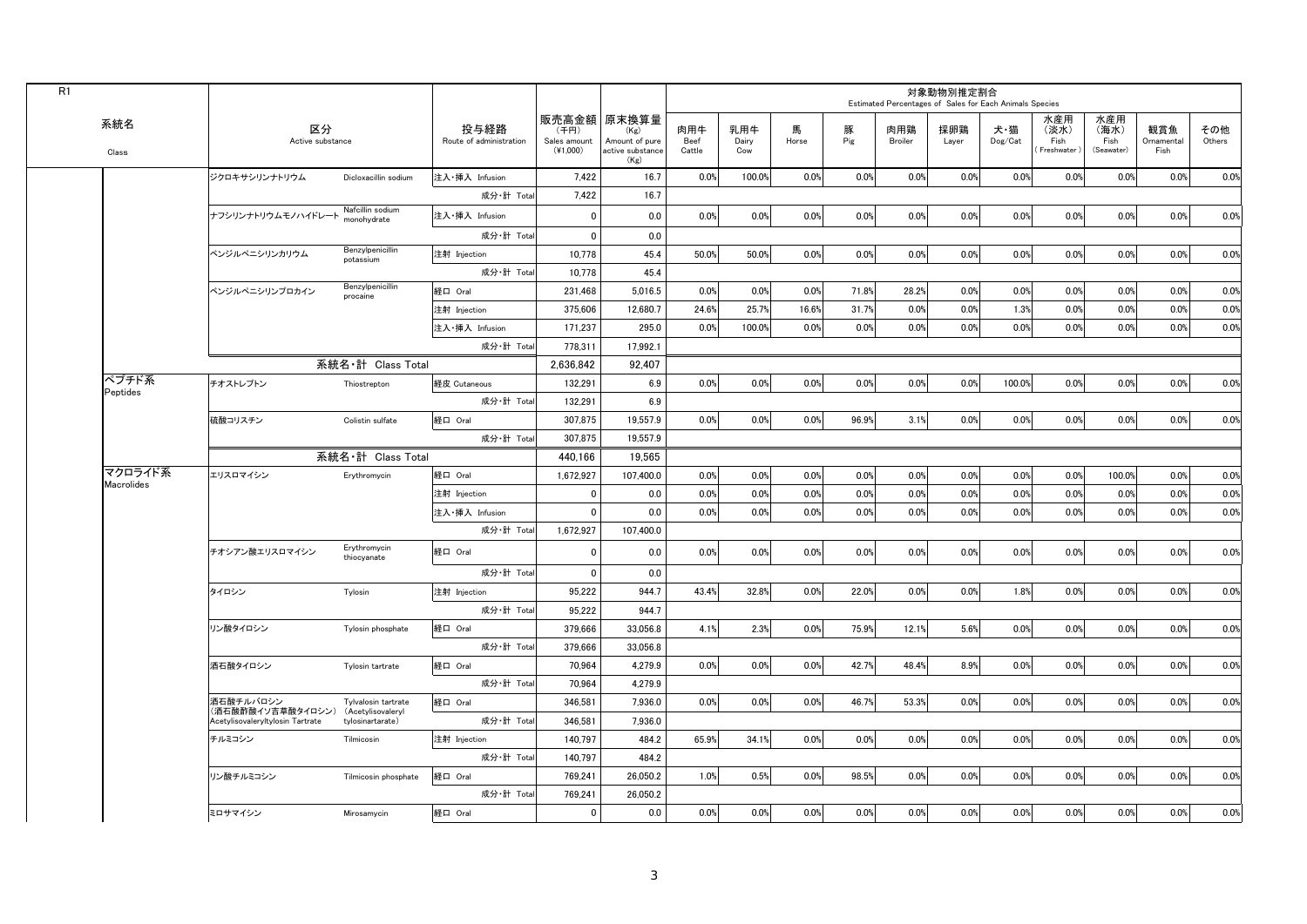|                                    |                        |                                                    |                                 |                                    |                                                                   |                       |                     |            |          |                | 対象動物別推定割合<br>Estimated Percentages of Sales for Each Animals Species |                |                                   |                                   |                           |               |
|------------------------------------|------------------------|----------------------------------------------------|---------------------------------|------------------------------------|-------------------------------------------------------------------|-----------------------|---------------------|------------|----------|----------------|----------------------------------------------------------------------|----------------|-----------------------------------|-----------------------------------|---------------------------|---------------|
| 系統名<br>Class                       | 区分<br>Active substance |                                                    | 投与経路<br>Route of administration | (千円)<br>Sales amount<br>$(*1,000)$ | 販売高金額 原末換算量<br>(Kg)<br>Amount of pure<br>active substance<br>(Kg) | 肉用牛<br>Beef<br>Cattle | 乳用牛<br>Dairy<br>Cow | 馬<br>Horse | 豚<br>Pig | 肉用鶏<br>Broiler | 採卵鶏<br>Layer                                                         | 犬・猫<br>Dog/Cat | 水産用<br>(淡水)<br>Fish<br>Freshwater | 水産用<br>(海水)<br>Fish<br>(Seawater) | 観賞魚<br>Ornamental<br>Fish | その他<br>Others |
|                                    |                        |                                                    | 注射 Injection                    | $\mathbf 0$                        | 0.0                                                               | 0.0%                  | 0.0%                | 0.0%       | 0.0%     | 0.0%           | 0.0%                                                                 | 0.0%           | 0.0%                              | 0.0%                              | 0.0%                      | 0.0%          |
|                                    |                        |                                                    | 成分·計 Total                      | $\Omega$                           | 0.0                                                               |                       |                     |            |          |                |                                                                      |                |                                   |                                   |                           |               |
|                                    | ツラスロマイシン               | Tulathromycin                                      | 注射 Injection                    | 1,198,341                          | 559.8                                                             | 27.9%                 | 2.0%                | 0.0%       | 70.1%    | 0.0%           | 0.0%                                                                 | 0.0%           | 0.0%                              | 0.0%                              | 0.0%                      | 0.0%          |
|                                    |                        |                                                    | 成分·計 Total                      | 1,198,341                          | 559.8                                                             |                       |                     |            |          |                |                                                                      |                |                                   |                                   |                           |               |
|                                    | ガミスロマイシン               | Gamithromycin                                      | 注射 Injection                    | $\Omega$                           | 0.0                                                               | 0.0%                  | 0.0%                | 0.0%       | 0.0%     | 0.0%           | 0.0%                                                                 | 0.0%           | 0.0%                              | 0.0%                              | 0.0%                      | 0.0%          |
|                                    |                        |                                                    | 成分·計 Total                      | $\mathbf 0$                        | 0.0                                                               |                       |                     |            |          |                |                                                                      |                |                                   |                                   |                           |               |
|                                    |                        | 系統名·計 Class Total                                  |                                 | 4.673.739                          | 180.712                                                           |                       |                     |            |          |                |                                                                      |                |                                   |                                   |                           |               |
| リンコマイシン系<br>Lincosaminids          | 塩酸クリンダマイシン             | Clindarnvcin HCI                                   | 経口 Oral                         | 82,610                             | 149.7                                                             | 0.0%                  | 0.0%                | 0.0%       | 0.0%     | 0.0%           | 0.0%                                                                 | 100.0%         | 0.0%                              | 0.0%                              | 0.0%                      | 0.0%          |
|                                    |                        |                                                    | 成分·計 Total                      | 82,610                             | 149.7                                                             |                       |                     |            |          |                |                                                                      |                |                                   |                                   |                           |               |
|                                    | ピルリマイシン塩酸塩水和物          | Pirlimycin hydrochloride 注入·挿入 Infusion<br>hydrate |                                 | 41.998                             | 6.2                                                               | 0.0%                  | 100.0%              | 0.0%       | 0.0%     | 0.0%           | 0.0%                                                                 | 0.0%           | 0.0%                              | 0.0%                              | 0.0%                      | 0.0%          |
|                                    |                        |                                                    | 成分·計 Total                      | 41.998                             | 6.2                                                               |                       |                     |            |          |                |                                                                      |                |                                   |                                   |                           |               |
|                                    | 塩酸リンコマイシン              | Lincomycin HCI                                     | 経口 Oral                         | 336,906                            | 20,853.7                                                          | 0.0%                  | 0.0%                | 0.0%       | 74.1%    | 2.5%           | 0.0%                                                                 | 0.0%           | 0.0%                              | 23.4%                             | 0.0%                      | 0.0%          |
|                                    |                        |                                                    | 注射 Injection                    | 98.134                             | 278.8                                                             | 0.0%                  | 0.0%                | 0.0%       | 100.0%   | 0.0%           | 0.0%                                                                 | 0.0%           | 0.0%                              | 0.0%                              | 0.0%                      | 0.0%          |
|                                    |                        |                                                    | 成分·計 Total                      | 435.040                            | 21,132.4                                                          |                       |                     |            |          |                |                                                                      |                |                                   |                                   |                           |               |
|                                    |                        | 系統名·計 Class Total                                  |                                 | 559,648                            | 21,288                                                            |                       |                     |            |          |                |                                                                      |                |                                   |                                   |                           |               |
| 抗真菌性抗生物質<br>Antifungal antibiotics | ナイスタチン                 | Nystatin                                           | 経皮 Cutaneous                    | 132.291                            | 74.3                                                              | 0.0%                  | 0.0%                | 0.0%       | 0.0%     | 0.0%           | 0.0%                                                                 | 100.0%         | 0.0%                              | 0.0%                              | 0.0%                      | 0.0%          |
|                                    |                        |                                                    | 成分·計 Total                      | 132.291                            | 74.3                                                              |                       |                     |            |          |                |                                                                      |                |                                   |                                   |                           |               |
|                                    | ナナフロシン                 | Nanafrocin                                         | 経皮 Cutaneous                    | 55,026                             | 0.4                                                               | 80.0%                 | 20.0%               | 0.0%       | 0.0%     | 0.0%           | 0.0%                                                                 | 0.0%           | 0.0%                              | 0.0%                              | 0.0%                      | 0.0%          |
|                                    |                        |                                                    | 成分·計 Total                      | 55.026                             | 0.4                                                               |                       |                     |            |          |                |                                                                      |                |                                   |                                   |                           |               |
|                                    | クロトリマゾール               | Clotrimazole                                       | その他 Others                      | 237.313                            | 22.2                                                              | 0.0%                  | 0.0%                | 0.0%       | 0.0%     | 0.0%           | 0.0%                                                                 | 100.0%         | 0.0%                              | 0.0%                              | 0.0%                      | 0.0%          |
|                                    |                        |                                                    | 成分·計 Total                      | 237,313                            | 22.2                                                              |                       |                     |            |          |                |                                                                      |                |                                   |                                   |                           |               |
|                                    | ケトコナゾール                | Ketoconazole                                       | 経皮 Cutaneous                    | 310.900                            | 24.0                                                              | 0.0%                  | 0.0%                | 0.0%       | 0.0%     | 0.0%           | 0.0%                                                                 | 100.0%         | 0.0%                              | 0.0%                              | 0.0%                      | 0.0%          |
|                                    |                        |                                                    | 成分·計 Total                      | 310.900                            | 24.0                                                              |                       |                     |            |          |                |                                                                      |                |                                   |                                   |                           |               |
|                                    | ミコナゾール硝酸塩              | Miconazole nitrate                                 | 経皮 Cutaneous                    | 609,220                            | 1,007.5                                                           | 0.0%                  | 0.0%                | 0.0%       | 0.0%     | 0.0%           | 0.0%                                                                 | 100.0%         | 0.0%                              | 0.0%                              | 0.0%                      | 0.0%          |
|                                    |                        |                                                    | 成分·計 Total                      | 609.220                            | 1,007.5                                                           |                       |                     |            |          |                |                                                                      |                |                                   |                                   |                           |               |
|                                    | ピマリシン                  | Pimaricin                                          | その他 Others                      | 10.944                             | 1.6                                                               | 0.0%                  | 0.0%                | 0.0%       | 0.0%     | 0.0%           | 0.0%                                                                 | 100.0%         | 0.0%                              | 0.0%                              | 0.0%                      | 0.0%          |
|                                    |                        |                                                    | 成分·計 Total                      | 10,944                             | 1.6                                                               |                       |                     |            |          |                |                                                                      |                |                                   |                                   |                           |               |
|                                    | イトラコナゾール               | Itraconazole                                       | 経口 Oral                         | 72,115                             | 47.0                                                              | 0.0%                  | 0.0%                | 0.0%       | 0.0%     | 0.0%           | 0.0%                                                                 | 100.0%         | 0.0%                              | 0.0%                              | 0.0%                      | 0.0%          |
|                                    |                        |                                                    | 成分·計 Total                      | 72.115                             | 47.0                                                              |                       |                     |            |          |                |                                                                      |                |                                   |                                   |                           |               |
|                                    |                        | 系統名・計 Class Total                                  |                                 | 1,427,809                          | 1,177                                                             |                       |                     |            |          |                |                                                                      |                |                                   |                                   |                           |               |
| その他の抗生物質<br>Other antibacterials   | クロラムフェニコール             | Chloramphenicol                                    | その他 Others                      | 2.767                              | 0.7                                                               | 0.0%                  | 0.0%                | 0.0%       | 0.0%     | 0.0%           | 0.0%                                                                 | 100.0%         | 0.0%                              | 0.0%                              | 0.0%                      | 0.0%          |
|                                    | 成分·計 Total             |                                                    |                                 | 2.767                              | 0.7                                                               |                       |                     |            |          |                |                                                                      |                |                                   |                                   |                           |               |
|                                    | チアムリン                  | Tiamulin                                           | 注射 Injection                    | 7,918                              | 41.8                                                              | 0.0%                  | 0.0%                | 0.0%       | 100.0%   | 0.0%           | 0.0%                                                                 | 0.0%           | 0.0%                              | 0.0%                              | 0.0%                      | 0.0%          |
|                                    | 成分·計 Total             |                                                    |                                 | 7.918                              | 41.8                                                              |                       |                     |            |          |                |                                                                      |                |                                   |                                   |                           |               |
|                                    | フマル酸チアムリン              | Tiamulin fumarate                                  | 経口 Oral                         | 616,666                            | 34,878.7                                                          | 0.0%                  | 0.0%                | 0.0%       | 100.0%   | 0.0%           | 0.0%                                                                 | 0.0%           | 0.0%                              | 0.0%                              | 0.0%                      | 0.0%          |
|                                    |                        |                                                    | 注射 Injection                    | 2,162                              | 9.2                                                               | 0.0%                  | 0.0%                | 0.0%       | 100.0%   | 0.0%           | 0.0%                                                                 | 0.0%           | 0.0%                              | 0.0%                              | 0.0%                      | 0.0%          |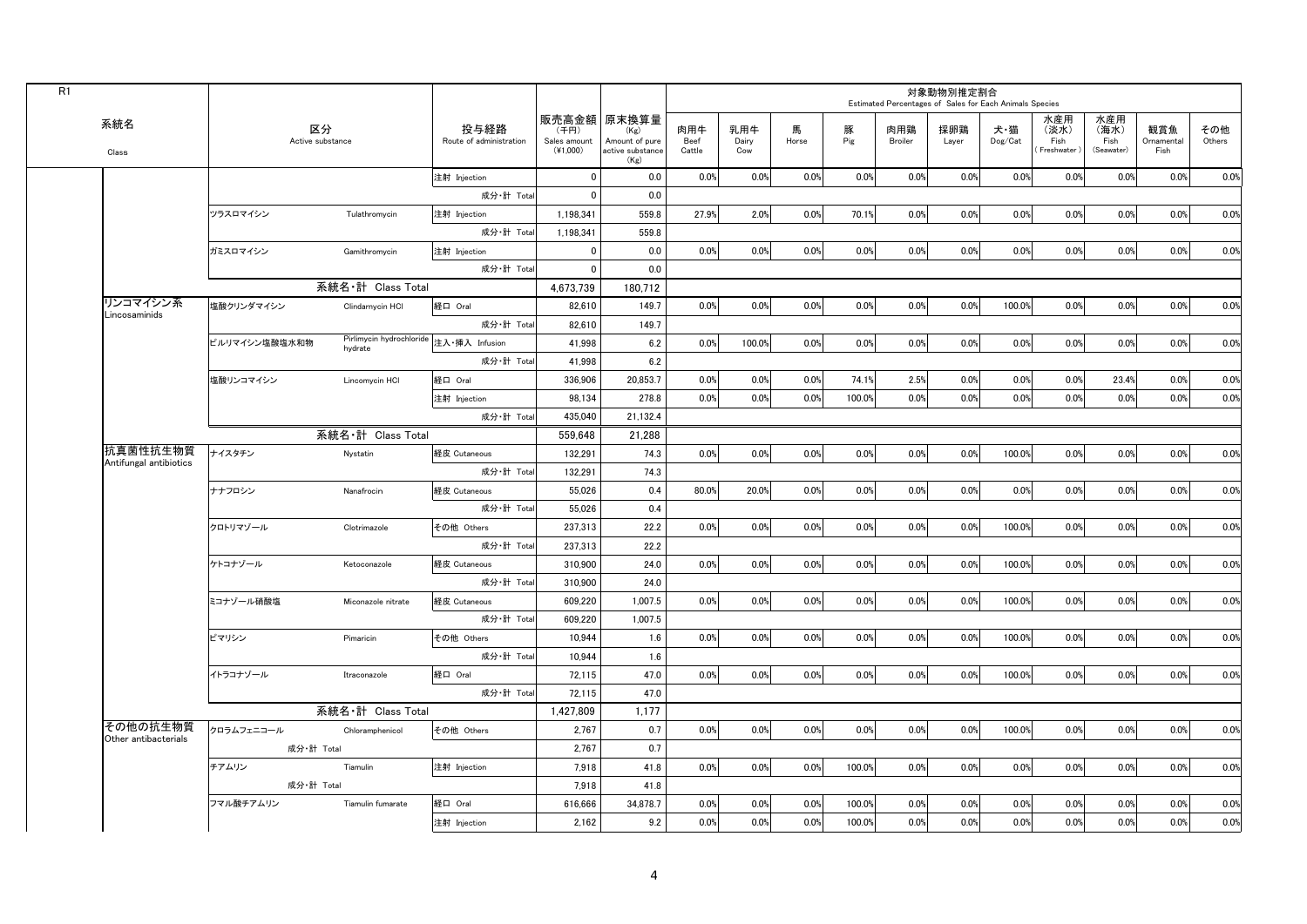| R1                 |                       |                                                    |                                 |                                 |                                  |                                                                   |                       |                     |            |          | Estimated Percentages of Sales for Each Animals Species | 対象動物別推定割合    |                                    |                                     |                                   |                           |               |
|--------------------|-----------------------|----------------------------------------------------|---------------------------------|---------------------------------|----------------------------------|-------------------------------------------------------------------|-----------------------|---------------------|------------|----------|---------------------------------------------------------|--------------|------------------------------------|-------------------------------------|-----------------------------------|---------------------------|---------------|
|                    | 系統名<br>Class          | 区分<br>Active substance                             |                                 | 投与経路<br>Route of administration | (千円)<br>Sales amount<br>(41,000) | 販売高金額 原末換算量<br>(Kg)<br>Amount of pure<br>active substance<br>(Kg) | 肉用牛<br>Beef<br>Cattle | 乳用牛<br>Dairy<br>Cow | 馬<br>Horse | 豚<br>Pig | 肉用鶏<br>Broiler                                          | 採卵鶏<br>Layer | 犬・猫<br>$\mathsf{Dog}/\mathsf{Cat}$ | 水産用<br>(淡水)<br>Fish<br>(Freshwater) | 水産用<br>(海水)<br>Fish<br>(Seawater) | 観賞魚<br>Ornamental<br>Fish | その他<br>Others |
|                    |                       | 成分·計 Total                                         |                                 |                                 | 618,828                          | 34,887.9                                                          |                       |                     |            |          |                                                         |              |                                    |                                     |                                   |                           |               |
|                    |                       | 塩酸バルネムリン                                           | Valnemuline HCI                 | 経口 Oral                         | 41.413                           | 533.8                                                             | 0.0%                  | 0.0%                | 0.0%       | 100.0%   | 0.0%                                                    | 0.0%         | 0.0%                               | 0.0%                                | 0.0%                              | 0.0%                      | 0.0%          |
|                    |                       | 成分·計 Total                                         |                                 |                                 | 41,413                           | 533.8                                                             |                       |                     |            |          |                                                         |              |                                    |                                     |                                   |                           |               |
|                    |                       | ビコザマイシン                                            | Bicozamycin                     | 経口 Oral                         | 61                               | 0.2                                                               | 70.0%                 | 0.0%                | 0.0%       | 30.0%    | 0.0%                                                    | 0.0%         | 0.0%                               | 0.0%                                | 0.0%                              | 0.0%                      | 0.0%          |
|                    |                       | 成分·計 Total                                         |                                 |                                 | 61                               | 0.2                                                               |                       |                     |            |          |                                                         |              |                                    |                                     |                                   |                           |               |
|                    |                       | ホスホマイシンカルシウム水和物                                    | Fosfomycin potassium<br>hydrate | 経口 Oral                         | 25,715                           | 412.3                                                             | 13.6%                 | 9.1%                | 0.0%       | 0.0%     | 0.0%                                                    | 0.0%         | 0.0%                               | 0.0%                                | 77.4%                             | 0.0%                      | 0.0%          |
|                    |                       | 成分·計 Total                                         |                                 |                                 | 25.715                           | 412.3                                                             |                       |                     |            |          |                                                         |              |                                    |                                     |                                   |                           |               |
|                    |                       | ホスホマイシンナトリウム                                       | Fosforycin sodium               | 注射 Injection                    | 22.182                           | 79.2                                                              | 70.0%                 | 30.0%               | 0.0%       | 0.0%     | 0.0%                                                    | 0.0%         | 0.0%                               | 0.0%                                | 0.0%                              | 0.0%                      | 0.0%          |
|                    |                       | 成分·計 Total                                         |                                 |                                 | 22,182                           | 79.2                                                              |                       |                     |            |          |                                                         |              |                                    |                                     |                                   |                           |               |
|                    |                       |                                                    | 系統名・計 Class Total               |                                 | 718.884                          | 35.956                                                            |                       |                     |            |          |                                                         |              |                                    |                                     |                                   |                           |               |
| 合成抗菌剤<br>Synthetic | キノロン系<br>Quinolones   | オキソリン酸                                             | Oxolinic acid                   | 経口 Oral                         | 77.052                           | 2,489.1                                                           | 0.5%                  | 0.8%                | 0.0%       | 2.0%     | 1.0%                                                    | 0.0%         | 0.0%                               | 12.1%                               | 82.1%                             | 1.3%                      | 0.0%          |
| antibacterials     |                       |                                                    |                                 | その他 Others                      | 16.770                           | 76.5                                                              | 0.0%                  | 0.0%                | 0.0%       | 0.0%     | 0.0%                                                    | 0.0%         | 0.0%                               | 16.1%                               | 0.0%                              | 83.9%                     | 0.0%          |
|                    |                       | 成分·計 Total                                         |                                 |                                 | 93,822                           | 2,566                                                             |                       |                     |            |          |                                                         |              |                                    |                                     |                                   |                           |               |
|                    |                       |                                                    | 系統名·計 Class Total               |                                 | 93,822                           | 2.566                                                             |                       |                     |            |          |                                                         |              |                                    |                                     |                                   |                           |               |
|                    | サルファ剤<br>Sulfonamides | スルファジアジン                                           | Sulfadiazine                    | 注射 Injection                    | 3.613                            | 12.5                                                              | 0.0%                  | 0.0%                | 0.0%       | 0.0%     | 0.0%                                                    | 0.0%         | 100.0%                             | 0.0%                                | 0.0%                              | 0.0%                      | 0.0%          |
|                    |                       | 成分·計 Total                                         |                                 |                                 | 3,613                            | 12.5                                                              |                       |                     |            |          |                                                         |              |                                    |                                     |                                   |                           |               |
|                    |                       | スルファジミジン(スルファメサジン) Sulfadimidine(Sulfameth 経口 Oral |                                 |                                 | 4.876                            | 257.2                                                             | 0.0%                  | 0.0%                | 0.0%       | 100.0%   | 0.0%                                                    | 0.0%         | 0.0%                               | 0.0%                                | 0.0%                              | 0.0%                      | 0.0%          |
|                    |                       | 成分·計 Total                                         |                                 |                                 | 4.876                            | 257.2                                                             |                       |                     |            |          |                                                         |              |                                    |                                     |                                   |                           |               |
|                    |                       | スルファジメトキシン Sulfadimethoxine                        |                                 | 経口 Oral                         | 4.063                            | 339.3                                                             | 0.0%                  | 0.0%                | 0.0%       | 76.9%    | 6.3%                                                    | 16.9%        | 0.0%                               | 0.0%                                | 0.0%                              | 0.0%                      | 0.0%          |
|                    |                       |                                                    |                                 | 注射 Injection                    | 11.099                           | 648.9                                                             | 19.4%                 | 42.6%               | 0.2%       | 37.8%    | 0.0%                                                    | 0.0%         | 0.0%                               | 0.0%                                | 0.0%                              | 0.0%                      | 0.0%          |
|                    |                       | 成分·計 Total                                         |                                 |                                 | 15,162                           | 988.1                                                             |                       |                     |            |          |                                                         |              |                                    |                                     |                                   |                           |               |
|                    |                       | スルファジメトキシンナトリウム Sulfadimethxine sodium             |                                 | 経口 Oral                         | $\mathbf{0}$                     | 0.0                                                               |                       |                     |            |          |                                                         |              |                                    |                                     |                                   |                           |               |
|                    |                       |                                                    |                                 | その他 Others                      | 1.703                            | 18.1                                                              | 0.0%                  | 0.0%                | 0.0%       | 0.0%     | 0.0%                                                    | 0.0%         | 0.0%                               | 0.0%                                | 0.0%                              | 100.0%                    | 0.0%          |
|                    |                       | 成分·計 Total                                         |                                 |                                 | 1.703                            | 18.1                                                              |                       |                     |            |          |                                                         |              |                                    |                                     |                                   |                           |               |
|                    |                       | スルファドキシン                                           | Sulfadoxine                     | 注射 Injection                    | 34.503                           | 194.8                                                             | 6.4%                  | 12.8%               | 0.0%       | 78.6%    | 2.1%                                                    | 0.0%         | 0.0%                               | 0.0%                                | 0.0%                              | 0.0%                      | 0.0%          |
|                    |                       | 成分·計 Total                                         |                                 |                                 | 34,503                           | 194.8                                                             |                       |                     |            |          |                                                         |              |                                    |                                     |                                   |                           |               |
|                    |                       | スルファメトキサゾール                                        | Sulfamethoxazole                | 経口 Oral                         | 235,678                          | 44,389.0                                                          | 0.0%                  | 0.0%                | 0.0%       | 94.6%    | 5.4%                                                    | 0.0%         | 0.0%                               | 0.0%                                | 0.0%                              | 0.0%                      | 0.0%          |
|                    |                       | 成分·計 Total                                         |                                 |                                 | 235,678                          | 44,389.0                                                          |                       |                     |            |          |                                                         |              |                                    |                                     |                                   |                           |               |
|                    |                       | スルファメラジンナトリウム                                      | Sulfamerazine sodium            | 経口 Oral                         | $\overline{\mathbf{0}}$          | 0.0                                                               | 0.0%                  | 0.0%                | 0.0%       | 0.0%     | 0.0%                                                    | 0.0%         | 0.0%                               | 0.0%                                | 0.0%                              | 0.0%                      | 0.0%          |
|                    |                       |                                                    |                                 | その他 Others                      | 8.495                            | 175.0                                                             | 0.0%                  | 0.0%                | 0.0%       | 0.0%     | 0.0%                                                    | 0.0%         | 0.0%                               | 0.0%                                | 0.0%                              | 100.0%                    | 0.0%          |
|                    |                       | 成分·計 Total                                         |                                 |                                 | 8,495                            | 175.0                                                             |                       |                     |            |          |                                                         |              |                                    |                                     |                                   |                           |               |
|                    |                       | スルファモイルダプソン                                        | SulfamoyIdapsone                | 経口 Oral                         | 8.989                            | 798.2                                                             | 0.0%                  | 0.0%                | 0.0%       | 100.0%   | 0.0%                                                    | 0.0%         | 0.0%                               | 0.0%                                | 0.0%                              | 0.0%                      | 0.0%          |
|                    |                       | 成分·計 Total                                         |                                 |                                 | 8.989                            | 798.2                                                             |                       |                     |            |          |                                                         |              |                                    |                                     |                                   |                           |               |
|                    |                       | スルファモノメトキシン水和物                                     | Sulfamonomethoxin               | 経口 Oral                         | 442,820                          | 21,838.9                                                          | 15.6%                 | 17.2%               | 3.9%       | 33.9%    | 9.7%                                                    | 8.7%         | 1.3%                               | 0.8%                                | 8.9%                              | 0.0%                      | 0.0%          |
|                    |                       |                                                    |                                 | 注射 Injection                    | 16.646                           | 739.8                                                             | 20.0%                 | 40.0%               | 10.0%      | 30.0%    | 0.0%                                                    | 0.0%         | 0.0%                               | 0.0%                                | 0.0%                              | 0.0%                      | 0.0%          |
|                    |                       | 成分·計 Total                                         |                                 |                                 | 459.466                          | 22.578.7                                                          |                       |                     |            |          |                                                         |              |                                    |                                     |                                   |                           |               |
|                    |                       |                                                    |                                 |                                 |                                  |                                                                   |                       |                     |            |          |                                                         |              |                                    |                                     |                                   |                           |               |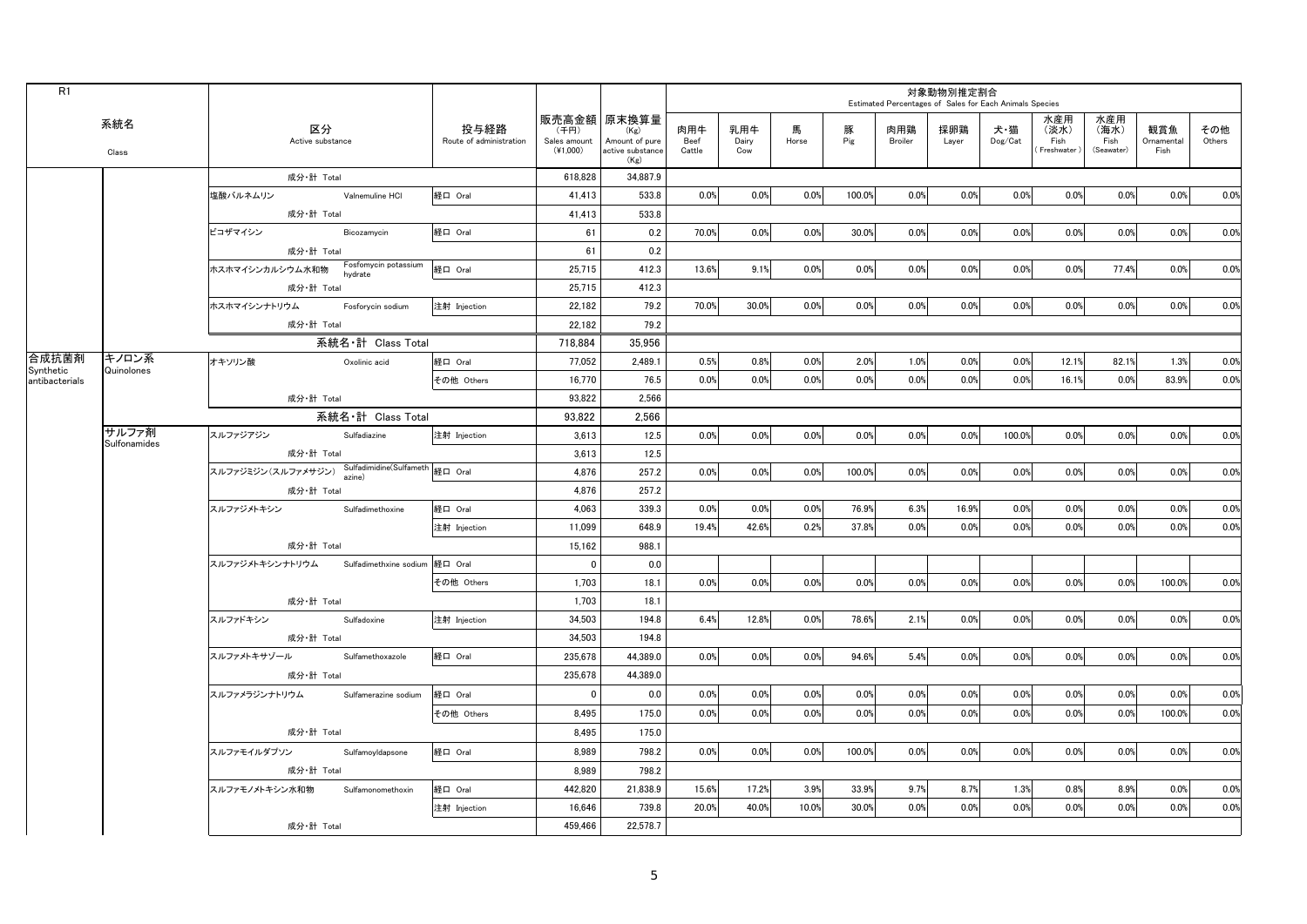|                                           |                   |                        |                              |                                 |                                  |                                                                   |                       |                     |            |          |                | 対象動物別推定割合<br>Estimated Percentages of Sales for Each Animals Species |                                    |                                   |                                   |                           |               |
|-------------------------------------------|-------------------|------------------------|------------------------------|---------------------------------|----------------------------------|-------------------------------------------------------------------|-----------------------|---------------------|------------|----------|----------------|----------------------------------------------------------------------|------------------------------------|-----------------------------------|-----------------------------------|---------------------------|---------------|
| 系統名<br>Class                              |                   | 区分<br>Active substance |                              | 投与経路<br>Route of administration | (千円)<br>Sales amount<br>(41,000) | 販売高金額 原末換算量<br>(Kg)<br>Amount of pure<br>active substance<br>(Kg) | 肉用牛<br>Beef<br>Cattle | 乳用牛<br>Dairy<br>Cow | 馬<br>Horse | 豚<br>Pig | 肉用鶏<br>Broiler | 採卵鶏<br>Layer                                                         | 犬・猫<br>$\mathsf{Dog}/\mathsf{Cat}$ | 水産用<br>(淡水)<br>Fish<br>Freshwater | 水産用<br>(海水)<br>Fish<br>(Seawater) | 観賞魚<br>Ornamental<br>Fish | その他<br>Others |
|                                           | スルファモノメトキシンナトリウム  |                        | Sulfarnomethoxine<br>sodium  | 経口 Oral                         | 109,995                          | 11,482.5                                                          | 4.4%                  | 4.4%                | 0.5%       | 6.5%     | 0.0%           | 0.0%                                                                 | 1.8%                               | 0.8%                              | 81.5%                             | 0.0%                      | 0.0%          |
|                                           |                   | 成分·計 Total             |                              |                                 | 109.995                          | 11.482.5                                                          |                       |                     |            |          |                |                                                                      |                                    |                                   |                                   |                           |               |
|                                           | スルフィソゾールナトリウム     |                        | Sulfisozole Sodium           | 経口 Oral                         | 61,593                           | 3,800.0                                                           | 0.0%                  | 0.0%                | 0.0%       | 0.0%     | 0.0%           | 0.0%                                                                 | 0.0%                               | 50.0%                             | 50.0%                             | 0.0%                      | 0.0%          |
|                                           |                   | 成分·計 Total             |                              |                                 | 61,593                           | 3,800.0                                                           |                       |                     |            |          |                |                                                                      |                                    |                                   |                                   |                           |               |
|                                           | 系統名·計 Class Total |                        |                              |                                 | 944,073                          | 84,694                                                            |                       |                     |            |          |                |                                                                      |                                    |                                   |                                   |                           |               |
| チアンフェニコール系 チアンフェニコール<br>Thiamphenicol and |                   |                        | Thiamphenicol                | 経口 Oral                         | 90.758                           | 7.396.0                                                           | 1.8%                  | 0.5%                | 0.0%       | 40.9%    | 17.3%          | 1.4%                                                                 | 0.0%                               | 0.0%                              | 38.1%                             | 0.0%                      | 0.0%          |
| derivateives                              |                   |                        |                              | 注射 Injection                    | 65,925                           | 664.3                                                             | 10.0%                 | 20.0%               | 0.0%       | 70.0%    | 0.0%           | 0.0%                                                                 | 0.0%                               | 0.0%                              | 0.0%                              | 0.0%                      | 0.0%          |
|                                           |                   | 成分·計 Total             |                              |                                 | 156,683                          | 8,060.3                                                           |                       |                     |            |          |                |                                                                      |                                    |                                   |                                   |                           |               |
|                                           | フロルフェニコール         |                        | Florfenicol                  | 経口 Oral                         | 1.450.505                        | 14.840.4                                                          | 0.0%                  | 0.0%                | 0.0%       | 92.8%    | 2.8%           | 0.0%                                                                 | 0.0%                               | 1.6%                              | 2.8%                              | 0.0%                      | 0.0%          |
|                                           |                   |                        |                              | 注射 Injection                    | 876,968                          | 4,470.6                                                           | 68.4%                 | 18.8%               | 0.0%       | 12.8%    | 0.0%           | 0.0%                                                                 | 0.0%                               | 0.0%                              | 0.0%                              | 0.0%                      | 0.0%          |
|                                           |                   |                        |                              | その他 Others                      | 551,561                          | 6.8                                                               | 0.0%                  | 0.0%                | 0.0%       | 0.0%     | 0.0%           | 0.0%                                                                 | 100.0%                             | 0.0%                              | 0.0%                              | 0.0%                      | 0.0%          |
|                                           |                   | 成分·計 Total             |                              |                                 | 2,879,034                        | 19,317.7                                                          |                       |                     |            |          |                |                                                                      |                                    |                                   |                                   |                           |               |
|                                           | 系統名·計 Class Total |                        |                              |                                 | 3,035,717                        | 27,378                                                            |                       |                     |            |          |                |                                                                      |                                    |                                   |                                   |                           |               |
| フラン系<br>Furan and derivatives             | ニトロフラゾン           |                        | Nitrofurazone                | その他 Others                      | 8,619                            | 176.2                                                             | 0.0%                  | 0.0%                | 0.0%       | 0.0%     | 0.0%           | 0.0%                                                                 | 0.0%                               | 0.0%                              | 0.0%                              | 100.0%                    | 0.0%          |
|                                           |                   | 成分·計 Total             |                              |                                 | 8.619                            | 176.2                                                             |                       |                     |            |          |                |                                                                      |                                    |                                   |                                   |                           |               |
|                                           | ニフルスチレン酸ナトリウム     |                        | Nifurstyrenic acid<br>sodium | 経口 Oral                         | $\mathbf{0}$                     | 0.0                                                               |                       |                     |            |          |                |                                                                      |                                    |                                   |                                   |                           |               |
|                                           |                   |                        |                              | その他 Others                      | 98,434                           | 1,175.6                                                           | 0.0%                  | 0.0%                | 0.0%       | 0.0%     | 0.0%           | 0.0%                                                                 | 0.0%                               | 0.0%                              | 0.0%                              | 100.0%                    | 0.0%          |
|                                           |                   | 成分·計 Total             |                              |                                 | 98.434                           | 1,175.6                                                           |                       |                     |            |          |                |                                                                      |                                    |                                   |                                   |                           |               |
|                                           | 系統名·計 Class Total |                        |                              |                                 | 107,053                          | 1,352                                                             |                       |                     |            |          |                |                                                                      |                                    |                                   |                                   |                           |               |
| フルオロキノロン系<br>Fluoroguinolones             | エンロフロキサシン         |                        | Enrofloxacin                 | 経口 Oral                         | 897,503                          | 1,829.4                                                           | 1.3%                  | 0.5%                | 0.0%       | 0.0%     | 77.1%          | 0.0%                                                                 | 21.1%                              | 0.0%                              | 0.0%                              | 0.0%                      | 0.0%          |
|                                           |                   |                        |                              | 注射 Injection                    | 1,078,254                        | 1,243.5                                                           | 44.2%                 | 32.0%               | 0.0%       | 18.3%    | 0.0%           | 0.0%                                                                 | 5.4%                               | 0.0%                              | 0.0%                              | 0.0%                      | 0.0%          |
|                                           |                   | 成分·計 Total             |                              |                                 | 1,975,757                        | 3,072.9                                                           |                       |                     |            |          |                |                                                                      |                                    |                                   |                                   |                           |               |
|                                           | オフロキサシン           |                        | Ofloxacin                    | 経口 Oral                         | 161,791                          | 752.8                                                             | 0.0%                  | 0.0%                | 0.0%       | 0.0%     | 78.0%          | 19.5%                                                                | 2.5%                               | 0.0%                              | 0.0%                              | 0.0%                      | 0.0%          |
|                                           |                   |                        |                              | 経皮 Cutaneous                    | 310,900                          | 24.0                                                              | 0.0%                  | 0.0%                | 0.0%       | 0.0%     | 0.0%           | 0.0%                                                                 | 100.0%                             | 0.0%                              | 0.0%                              | 0.0%                      | 0.0%          |
|                                           |                   | 成分·計 Total             |                              |                                 | 472.691                          | 776.8                                                             |                       |                     |            |          |                |                                                                      |                                    |                                   |                                   |                           |               |
|                                           | オルビフロキサシン         |                        | Orbifloxacin                 | 経口 Oral                         | 511,968                          | 652.3                                                             | 0.0%                  | 0.0%                | 0.0%       | 52.5%    | 0.0%           | 0.0%                                                                 | 47.5%                              | 0.0%                              | 0.0%                              | 0.0%                      | 0.0%          |
|                                           |                   |                        |                              | 注射 Injection                    | 313,319                          | 466.3                                                             | 14.1%                 | 4.7%                | 0.0%       | 75.1%    | 0.0%           | 0.0%                                                                 | 6.1%                               | 0.0%                              | 0.0%                              | 0.0%                      | 0.0%          |
|                                           |                   |                        |                              | 経皮 Cutaneous                    | 308,539                          | 21.6                                                              | 0.0%                  | 0.0%                | 0.0%       | 0.0%     | 0.0%           | 0.0%                                                                 | 100.0%                             | 0.0%                              | 0.0%                              | 0.0%                      | 0.0%          |
|                                           |                   | 成分·計 Total             |                              |                                 | 1,133,826                        | 1,140.2                                                           |                       |                     |            |          |                |                                                                      |                                    |                                   |                                   |                           |               |
|                                           | ノルフロキサシン          |                        | Norfloxacin                  | 経口 Oral                         | 69,406                           | 1,923.6                                                           | 0.0%                  | 0.0%                | 0.0%       | 43.5%    | 45.2%          | 11.3%                                                                | 0.0%                               | 0.0%                              | 0.0%                              | 0.0%                      | 0.0%          |
|                                           |                   | 成分·計 Total             |                              |                                 | 69.406                           | 1.923.6                                                           |                       |                     |            |          |                |                                                                      |                                    |                                   |                                   |                           |               |
|                                           | マルボフロキサシン         |                        | Marbofloxacin                | 経口 Oral                         | 19,924                           | 10.9                                                              | 0.0%                  | 0.0%                | 0.0%       | 0.0%     | 0.0%           | 0.0%                                                                 | 100.0%                             | 0.0%                              | 0.0%                              | 0.0%                      | 0.0%          |
|                                           |                   |                        |                              | 注射 Injection                    | 965,336                          | 579.0                                                             | 70.7%                 | 0.0%                | 0.0%       | 29.3%    | 0.0%           | 0.0%                                                                 | 0.0%                               | 0.0%                              | 0.0%                              | 0.0%                      | 0.0%          |
|                                           |                   | 成分·計 Total             |                              |                                 | 985.260                          | 589.9                                                             |                       |                     |            |          |                |                                                                      |                                    |                                   |                                   |                           |               |
|                                           | メシル酸ダノフロキサシン      |                        | Danofloxacin mesilate        | 注射 Injection                    | 37,490                           | 24.5                                                              | 40.0%                 | 15.0%               | 0.0%       | 45.0%    | 0.0%           | 0.0%                                                                 | 0.0%                               | 0.0%                              | 0.0%                              | 0.0%                      | 0.0%          |
|                                           |                   | 成分·計 Total             |                              |                                 | 37.490                           | 24.5                                                              |                       |                     |            |          |                |                                                                      |                                    |                                   |                                   |                           |               |
|                                           |                   |                        |                              |                                 |                                  |                                                                   |                       |                     |            |          |                |                                                                      |                                    |                                   |                                   |                           |               |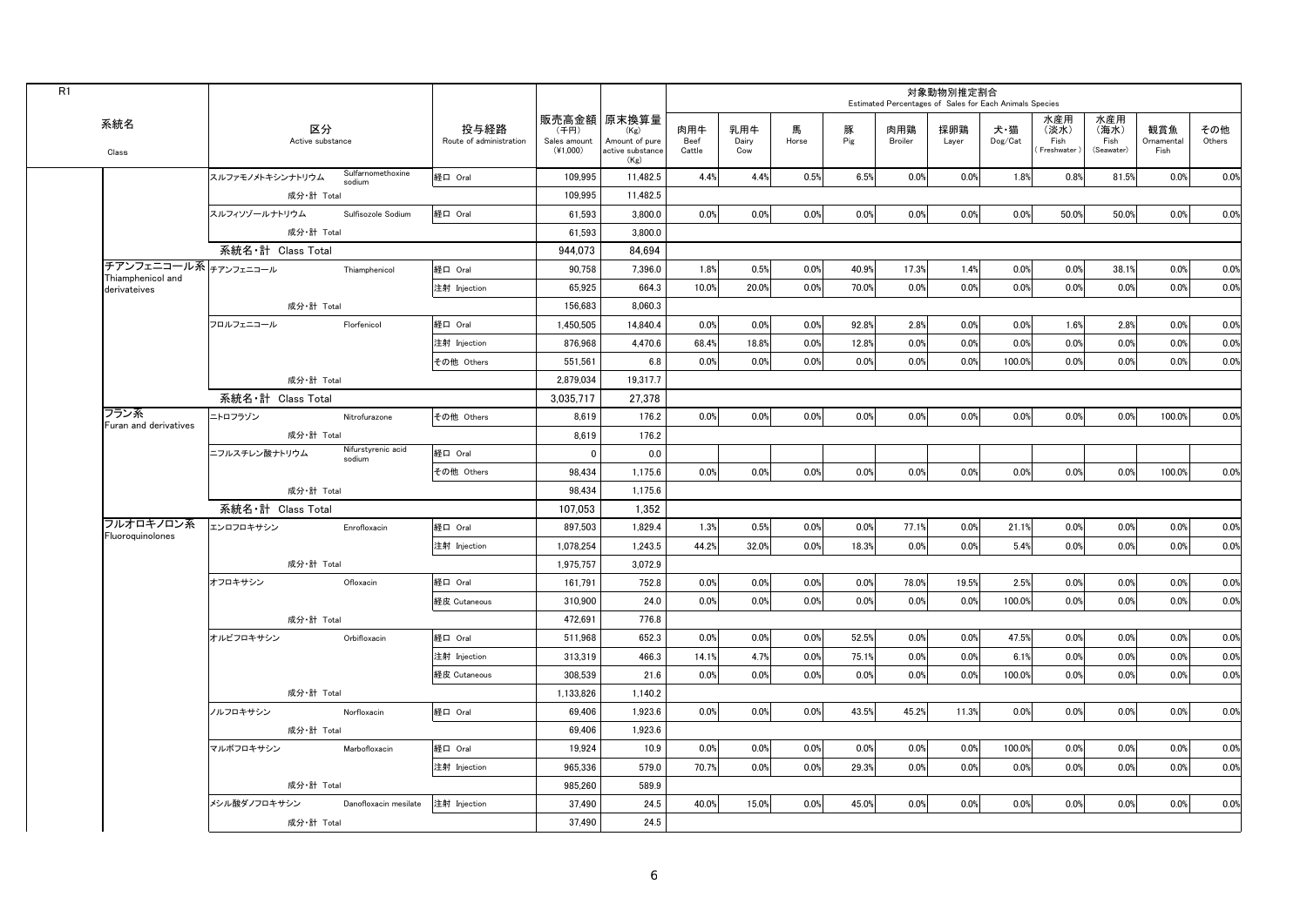| 販売高金額 原末換算量<br>水産用<br>水産用<br>系統名<br>区分<br>投与経路<br>乳用牛<br>肉用牛<br>馬<br>豚<br>肉用鶏<br>採卵鶏<br>(淡水)<br>(海水)<br>観賞魚<br>その他<br>(千円)<br>犬・猫<br>(Kg)<br>Pig<br>Active substance<br>Route of administration<br>Amount of pure<br>$\mathsf{Dog}/\mathsf{Cat}$<br>Fish<br>Sales amount<br>Beef<br>Dairy<br>Horse<br>Broiler<br>Fish<br>Ornamental<br>Others<br>Layer<br>(41.000)<br>active substance<br>Cattle<br>Cow<br>Freshwater<br>(Seawater)<br>Fish<br>Class<br>(Kg)<br>Lomefloxacin<br>0.0%<br>0.0%<br>91,726<br>4.7<br>0.0%<br>5.0%<br>0.0%<br>0.0%<br>95.0%<br>0.0%<br>0.0%<br>0.0%<br>塩酸ロメフロキサシン<br>その他 Others<br>hydrochloride<br>成分·計 Total<br>91.726<br>4.7<br>系統名·計 Class Total<br>4,766,156<br>7.533<br>その他の合成抗菌剤オルメトプリム<br>36.5%<br>36.5%<br>0.0%<br>0.0%<br>15.0%<br>10.3%<br>0.0%<br>1.6%<br>0.0%<br>0.0%<br>経口 Oral<br>1,425.5<br>194,940<br>Ormetoprim<br>Other synthetic<br>成分·計 Total<br>194.940<br>1.425.5<br>antibacterials<br>経口 Oral<br>17.5%<br>トリメトプリム<br>236.313<br>10.183.2<br>0.0%<br>0.0%<br>0.0%<br>82.5%<br>0.0%<br>0.0%<br>0.0%<br>0.0%<br>0.0%<br>Trimethoprim<br>2.6%<br>85.4%<br>4.3%<br>0.0%<br>0.0%<br>38,116<br>97.3<br>5.1%<br>0.0%<br>0.0%<br>2.6%<br>0.0%<br>注射 Injection<br>成分·計 Total<br>274.429<br>10.280.5<br>系統名·計 Class Total<br>469,369<br>11,706<br>アベルメクチン系<br>0.0%<br>0.0%<br>9.5%<br>89.9%<br>0.0%<br>0.6%<br>0.0%<br>0.0%<br>0.0%<br>経口 Oral<br>1,440,765<br>170.0<br>0.0%<br>イベルメクチン<br>Ivermectin<br>Anthelmintics<br>Avermectins<br>20.8%<br>25.3%<br>53.8%<br>0.0%<br>0.0%<br>0.0%<br>0.0%<br>注射 Injection<br>159,019<br>41.1<br>0.0%<br>0.0%<br>0.0%<br>37.1%<br>0.0%<br>0.0%<br>0.0%<br>0.0%<br>0.0%<br>559,580<br>362.9<br>62.9%<br>0.0%<br>0.0%<br>0.0%<br>経皮 Cutaneous<br>成分·計 Total<br>2.159.364<br>574.0<br>0.0%<br>56.7<br>4.8%<br>92.1%<br>0.0%<br>0.0%<br>0.0%<br>3.1%<br>0.0%<br>0.0%<br>0.0%<br>エプリノメクチン<br>経皮 Cutaneous<br>458,178<br>Eprinomectin<br>成分·計 Total<br>458,178<br>56.7<br>0.0%<br>0.0%<br>92.7<br>0.0%<br>0.0%<br>0.0%<br>0.0%<br>0.0%<br>0.0%<br>100.0%<br>0.0%<br>セラメクチン<br>経皮 Cutaneous<br>1.304.266<br>Selamectin<br>92.7<br>成分·計 Total<br>1,304,266<br>注射 Injection<br>9.2<br>6.0%<br>0.0%<br>0.0%<br>94.0%<br>0.0%<br>0.0%<br>0.0%<br>0.0%<br>0.0%<br>0.0%<br>ドラメクチン<br>61,620<br>Doramectin<br>成分·計 Total<br>61.620<br>9.2<br>0.0%<br>61.7<br>0.0%<br>0.0%<br>0.0%<br>0.0%<br>0.0%<br>0.0%<br>100.0%<br>0.0%<br>0.0%<br>ミルベマイシンオキシム<br>Miblemycin oxime<br>経口 Oral<br>6,892,430<br>61.7<br>成分·計 Total<br>6,892,430<br>モキシデクチン<br>経口 Oral<br>0.1<br>0.0%<br>0.0%<br>0.0%<br>0.0%<br>Moxidectin<br>233.938<br>0.0%<br>0.0%<br>0.0%<br>0.0%<br>100.0%<br>0.0%<br>392,650<br>1.4<br>0.0%<br>0.0%<br>0.0%<br>0.0%<br>100.0%<br>0.0%<br>0.0%<br>0.0%<br>注射 Injection<br>0.0%<br>0.0%<br>5.8<br>0.0%<br>0.0%<br>100.0%<br>0.0%<br>209,547<br>0.0%<br>0.0%<br>0.0%<br>0.0%<br>0.0%<br>0.0%<br>経皮 Cutaneous<br>成分·計 Total<br>7.3<br>836,135<br>系統名·計 Class Total<br>11,711,993<br>801<br>チアベンダゾール系 フェンベンダゾール<br>178,974<br>2,659.0<br>0.0%<br>0.3%<br>0.0%<br>98.2%<br>0.2%<br>1.3%<br>0.0%<br>0.0%<br>0.0%<br>0.0%<br>経口 Oral<br>Fenbendazol<br>Tiabendazole and<br>成分·計 Total<br>178,974<br>2,659.0<br>derivatives<br>経口 Oral<br>フルベンダゾール<br>Flubendazole<br>50,077<br>363.2<br>0.0%<br>0.0%<br>9.1%<br>90.9%<br>0.0%<br>0.0%<br>0.0%<br>0.0%<br>0.0%<br>0.0%<br>50,077<br>363.2<br>成分·計 Total<br>系統名・計 Class Total<br>229,051<br>3,022<br>ピペラジン系<br>アジピン酸ピペラジン<br>経口 Oral<br>0.0<br>0.0%<br>0.0%<br>0.0%<br>0.0%<br>0.0%<br>0.0%<br>0.0%<br>0.0%<br>0.0%<br>0.0%<br>Piperazine adipate<br>$\mathbf{0}$<br>Piperazines<br>$\mathbf{0}$<br>0.0<br>成分·計 Total<br>0.0%<br>0.0%<br>0.0%<br>クエン酸ピペラジン<br>経口 Oral<br>17,730<br>262.5<br>0.0%<br>0.0%<br>0.0%<br>0.0%<br>0.0%<br>100.0%<br>0.0%<br>Piperazine citrate<br>262.5<br>成分·計 Total<br>17.730<br>リン酸ピペラジン<br>179.4<br>0.0%<br>0.0%<br>0.0%<br>0.0%<br>0.0%<br>0.0%<br>0.0%<br>0.0%<br>0.0%<br>0.0%<br>経口 Oral<br>6,941<br>Piperazine sulfate | R1  |  |  |  |  |  |  | 対象動物別推定割合<br>Estimated Percentages of Sales for Each Animals Species |  |  |      |
|------------------------------------------------------------------------------------------------------------------------------------------------------------------------------------------------------------------------------------------------------------------------------------------------------------------------------------------------------------------------------------------------------------------------------------------------------------------------------------------------------------------------------------------------------------------------------------------------------------------------------------------------------------------------------------------------------------------------------------------------------------------------------------------------------------------------------------------------------------------------------------------------------------------------------------------------------------------------------------------------------------------------------------------------------------------------------------------------------------------------------------------------------------------------------------------------------------------------------------------------------------------------------------------------------------------------------------------------------------------------------------------------------------------------------------------------------------------------------------------------------------------------------------------------------------------------------------------------------------------------------------------------------------------------------------------------------------------------------------------------------------------------------------------------------------------------------------------------------------------------------------------------------------------------------------------------------------------------------------------------------------------------------------------------------------------------------------------------------------------------------------------------------------------------------------------------------------------------------------------------------------------------------------------------------------------------------------------------------------------------------------------------------------------------------------------------------------------------------------------------------------------------------------------------------------------------------------------------------------------------------------------------------------------------------------------------------------------------------------------------------------------------------------------------------------------------------------------------------------------------------------------------------------------------------------------------------------------------------------------------------------------------------------------------------------------------------------------------------------------------------------------------------------------------------------------------------------------------------------------------------------------------------------------------------------------------------------------------------------------------------------------------------------------------------------------------------------------------------------------------------------------------------------------------------------------------------------------------------------------------------------------------------------------------------------------------------------------------------------------------------------------------------------------------------------------------------------------------------------------------------------------------------------------------------------------------------------------------|-----|--|--|--|--|--|--|----------------------------------------------------------------------|--|--|------|
| 0.0%<br>0.0%<br>0.0%<br>0.0%<br>0.0%<br>0.0%<br>0.0%<br>0.0%<br>0.0%<br>0.0%<br>0.0%<br>0.0%<br>0.0%<br>0.0%<br>0.0%<br>0.0%<br>0.0%<br>100.0%                                                                                                                                                                                                                                                                                                                                                                                                                                                                                                                                                                                                                                                                                                                                                                                                                                                                                                                                                                                                                                                                                                                                                                                                                                                                                                                                                                                                                                                                                                                                                                                                                                                                                                                                                                                                                                                                                                                                                                                                                                                                                                                                                                                                                                                                                                                                                                                                                                                                                                                                                                                                                                                                                                                                                                                                                                                                                                                                                                                                                                                                                                                                                                                                                                                                                                                                                                                                                                                                                                                                                                                                                                                                                                                                                                                                                         |     |  |  |  |  |  |  |                                                                      |  |  |      |
|                                                                                                                                                                                                                                                                                                                                                                                                                                                                                                                                                                                                                                                                                                                                                                                                                                                                                                                                                                                                                                                                                                                                                                                                                                                                                                                                                                                                                                                                                                                                                                                                                                                                                                                                                                                                                                                                                                                                                                                                                                                                                                                                                                                                                                                                                                                                                                                                                                                                                                                                                                                                                                                                                                                                                                                                                                                                                                                                                                                                                                                                                                                                                                                                                                                                                                                                                                                                                                                                                                                                                                                                                                                                                                                                                                                                                                                                                                                                                                        |     |  |  |  |  |  |  |                                                                      |  |  |      |
|                                                                                                                                                                                                                                                                                                                                                                                                                                                                                                                                                                                                                                                                                                                                                                                                                                                                                                                                                                                                                                                                                                                                                                                                                                                                                                                                                                                                                                                                                                                                                                                                                                                                                                                                                                                                                                                                                                                                                                                                                                                                                                                                                                                                                                                                                                                                                                                                                                                                                                                                                                                                                                                                                                                                                                                                                                                                                                                                                                                                                                                                                                                                                                                                                                                                                                                                                                                                                                                                                                                                                                                                                                                                                                                                                                                                                                                                                                                                                                        |     |  |  |  |  |  |  |                                                                      |  |  |      |
|                                                                                                                                                                                                                                                                                                                                                                                                                                                                                                                                                                                                                                                                                                                                                                                                                                                                                                                                                                                                                                                                                                                                                                                                                                                                                                                                                                                                                                                                                                                                                                                                                                                                                                                                                                                                                                                                                                                                                                                                                                                                                                                                                                                                                                                                                                                                                                                                                                                                                                                                                                                                                                                                                                                                                                                                                                                                                                                                                                                                                                                                                                                                                                                                                                                                                                                                                                                                                                                                                                                                                                                                                                                                                                                                                                                                                                                                                                                                                                        |     |  |  |  |  |  |  |                                                                      |  |  |      |
|                                                                                                                                                                                                                                                                                                                                                                                                                                                                                                                                                                                                                                                                                                                                                                                                                                                                                                                                                                                                                                                                                                                                                                                                                                                                                                                                                                                                                                                                                                                                                                                                                                                                                                                                                                                                                                                                                                                                                                                                                                                                                                                                                                                                                                                                                                                                                                                                                                                                                                                                                                                                                                                                                                                                                                                                                                                                                                                                                                                                                                                                                                                                                                                                                                                                                                                                                                                                                                                                                                                                                                                                                                                                                                                                                                                                                                                                                                                                                                        |     |  |  |  |  |  |  |                                                                      |  |  |      |
|                                                                                                                                                                                                                                                                                                                                                                                                                                                                                                                                                                                                                                                                                                                                                                                                                                                                                                                                                                                                                                                                                                                                                                                                                                                                                                                                                                                                                                                                                                                                                                                                                                                                                                                                                                                                                                                                                                                                                                                                                                                                                                                                                                                                                                                                                                                                                                                                                                                                                                                                                                                                                                                                                                                                                                                                                                                                                                                                                                                                                                                                                                                                                                                                                                                                                                                                                                                                                                                                                                                                                                                                                                                                                                                                                                                                                                                                                                                                                                        |     |  |  |  |  |  |  |                                                                      |  |  |      |
|                                                                                                                                                                                                                                                                                                                                                                                                                                                                                                                                                                                                                                                                                                                                                                                                                                                                                                                                                                                                                                                                                                                                                                                                                                                                                                                                                                                                                                                                                                                                                                                                                                                                                                                                                                                                                                                                                                                                                                                                                                                                                                                                                                                                                                                                                                                                                                                                                                                                                                                                                                                                                                                                                                                                                                                                                                                                                                                                                                                                                                                                                                                                                                                                                                                                                                                                                                                                                                                                                                                                                                                                                                                                                                                                                                                                                                                                                                                                                                        |     |  |  |  |  |  |  |                                                                      |  |  |      |
|                                                                                                                                                                                                                                                                                                                                                                                                                                                                                                                                                                                                                                                                                                                                                                                                                                                                                                                                                                                                                                                                                                                                                                                                                                                                                                                                                                                                                                                                                                                                                                                                                                                                                                                                                                                                                                                                                                                                                                                                                                                                                                                                                                                                                                                                                                                                                                                                                                                                                                                                                                                                                                                                                                                                                                                                                                                                                                                                                                                                                                                                                                                                                                                                                                                                                                                                                                                                                                                                                                                                                                                                                                                                                                                                                                                                                                                                                                                                                                        |     |  |  |  |  |  |  |                                                                      |  |  |      |
|                                                                                                                                                                                                                                                                                                                                                                                                                                                                                                                                                                                                                                                                                                                                                                                                                                                                                                                                                                                                                                                                                                                                                                                                                                                                                                                                                                                                                                                                                                                                                                                                                                                                                                                                                                                                                                                                                                                                                                                                                                                                                                                                                                                                                                                                                                                                                                                                                                                                                                                                                                                                                                                                                                                                                                                                                                                                                                                                                                                                                                                                                                                                                                                                                                                                                                                                                                                                                                                                                                                                                                                                                                                                                                                                                                                                                                                                                                                                                                        |     |  |  |  |  |  |  |                                                                      |  |  |      |
|                                                                                                                                                                                                                                                                                                                                                                                                                                                                                                                                                                                                                                                                                                                                                                                                                                                                                                                                                                                                                                                                                                                                                                                                                                                                                                                                                                                                                                                                                                                                                                                                                                                                                                                                                                                                                                                                                                                                                                                                                                                                                                                                                                                                                                                                                                                                                                                                                                                                                                                                                                                                                                                                                                                                                                                                                                                                                                                                                                                                                                                                                                                                                                                                                                                                                                                                                                                                                                                                                                                                                                                                                                                                                                                                                                                                                                                                                                                                                                        |     |  |  |  |  |  |  |                                                                      |  |  |      |
|                                                                                                                                                                                                                                                                                                                                                                                                                                                                                                                                                                                                                                                                                                                                                                                                                                                                                                                                                                                                                                                                                                                                                                                                                                                                                                                                                                                                                                                                                                                                                                                                                                                                                                                                                                                                                                                                                                                                                                                                                                                                                                                                                                                                                                                                                                                                                                                                                                                                                                                                                                                                                                                                                                                                                                                                                                                                                                                                                                                                                                                                                                                                                                                                                                                                                                                                                                                                                                                                                                                                                                                                                                                                                                                                                                                                                                                                                                                                                                        | 駆虫剤 |  |  |  |  |  |  |                                                                      |  |  |      |
|                                                                                                                                                                                                                                                                                                                                                                                                                                                                                                                                                                                                                                                                                                                                                                                                                                                                                                                                                                                                                                                                                                                                                                                                                                                                                                                                                                                                                                                                                                                                                                                                                                                                                                                                                                                                                                                                                                                                                                                                                                                                                                                                                                                                                                                                                                                                                                                                                                                                                                                                                                                                                                                                                                                                                                                                                                                                                                                                                                                                                                                                                                                                                                                                                                                                                                                                                                                                                                                                                                                                                                                                                                                                                                                                                                                                                                                                                                                                                                        |     |  |  |  |  |  |  |                                                                      |  |  |      |
|                                                                                                                                                                                                                                                                                                                                                                                                                                                                                                                                                                                                                                                                                                                                                                                                                                                                                                                                                                                                                                                                                                                                                                                                                                                                                                                                                                                                                                                                                                                                                                                                                                                                                                                                                                                                                                                                                                                                                                                                                                                                                                                                                                                                                                                                                                                                                                                                                                                                                                                                                                                                                                                                                                                                                                                                                                                                                                                                                                                                                                                                                                                                                                                                                                                                                                                                                                                                                                                                                                                                                                                                                                                                                                                                                                                                                                                                                                                                                                        |     |  |  |  |  |  |  |                                                                      |  |  |      |
|                                                                                                                                                                                                                                                                                                                                                                                                                                                                                                                                                                                                                                                                                                                                                                                                                                                                                                                                                                                                                                                                                                                                                                                                                                                                                                                                                                                                                                                                                                                                                                                                                                                                                                                                                                                                                                                                                                                                                                                                                                                                                                                                                                                                                                                                                                                                                                                                                                                                                                                                                                                                                                                                                                                                                                                                                                                                                                                                                                                                                                                                                                                                                                                                                                                                                                                                                                                                                                                                                                                                                                                                                                                                                                                                                                                                                                                                                                                                                                        |     |  |  |  |  |  |  |                                                                      |  |  |      |
|                                                                                                                                                                                                                                                                                                                                                                                                                                                                                                                                                                                                                                                                                                                                                                                                                                                                                                                                                                                                                                                                                                                                                                                                                                                                                                                                                                                                                                                                                                                                                                                                                                                                                                                                                                                                                                                                                                                                                                                                                                                                                                                                                                                                                                                                                                                                                                                                                                                                                                                                                                                                                                                                                                                                                                                                                                                                                                                                                                                                                                                                                                                                                                                                                                                                                                                                                                                                                                                                                                                                                                                                                                                                                                                                                                                                                                                                                                                                                                        |     |  |  |  |  |  |  |                                                                      |  |  |      |
|                                                                                                                                                                                                                                                                                                                                                                                                                                                                                                                                                                                                                                                                                                                                                                                                                                                                                                                                                                                                                                                                                                                                                                                                                                                                                                                                                                                                                                                                                                                                                                                                                                                                                                                                                                                                                                                                                                                                                                                                                                                                                                                                                                                                                                                                                                                                                                                                                                                                                                                                                                                                                                                                                                                                                                                                                                                                                                                                                                                                                                                                                                                                                                                                                                                                                                                                                                                                                                                                                                                                                                                                                                                                                                                                                                                                                                                                                                                                                                        |     |  |  |  |  |  |  |                                                                      |  |  |      |
|                                                                                                                                                                                                                                                                                                                                                                                                                                                                                                                                                                                                                                                                                                                                                                                                                                                                                                                                                                                                                                                                                                                                                                                                                                                                                                                                                                                                                                                                                                                                                                                                                                                                                                                                                                                                                                                                                                                                                                                                                                                                                                                                                                                                                                                                                                                                                                                                                                                                                                                                                                                                                                                                                                                                                                                                                                                                                                                                                                                                                                                                                                                                                                                                                                                                                                                                                                                                                                                                                                                                                                                                                                                                                                                                                                                                                                                                                                                                                                        |     |  |  |  |  |  |  |                                                                      |  |  |      |
|                                                                                                                                                                                                                                                                                                                                                                                                                                                                                                                                                                                                                                                                                                                                                                                                                                                                                                                                                                                                                                                                                                                                                                                                                                                                                                                                                                                                                                                                                                                                                                                                                                                                                                                                                                                                                                                                                                                                                                                                                                                                                                                                                                                                                                                                                                                                                                                                                                                                                                                                                                                                                                                                                                                                                                                                                                                                                                                                                                                                                                                                                                                                                                                                                                                                                                                                                                                                                                                                                                                                                                                                                                                                                                                                                                                                                                                                                                                                                                        |     |  |  |  |  |  |  |                                                                      |  |  |      |
|                                                                                                                                                                                                                                                                                                                                                                                                                                                                                                                                                                                                                                                                                                                                                                                                                                                                                                                                                                                                                                                                                                                                                                                                                                                                                                                                                                                                                                                                                                                                                                                                                                                                                                                                                                                                                                                                                                                                                                                                                                                                                                                                                                                                                                                                                                                                                                                                                                                                                                                                                                                                                                                                                                                                                                                                                                                                                                                                                                                                                                                                                                                                                                                                                                                                                                                                                                                                                                                                                                                                                                                                                                                                                                                                                                                                                                                                                                                                                                        |     |  |  |  |  |  |  |                                                                      |  |  |      |
|                                                                                                                                                                                                                                                                                                                                                                                                                                                                                                                                                                                                                                                                                                                                                                                                                                                                                                                                                                                                                                                                                                                                                                                                                                                                                                                                                                                                                                                                                                                                                                                                                                                                                                                                                                                                                                                                                                                                                                                                                                                                                                                                                                                                                                                                                                                                                                                                                                                                                                                                                                                                                                                                                                                                                                                                                                                                                                                                                                                                                                                                                                                                                                                                                                                                                                                                                                                                                                                                                                                                                                                                                                                                                                                                                                                                                                                                                                                                                                        |     |  |  |  |  |  |  |                                                                      |  |  |      |
|                                                                                                                                                                                                                                                                                                                                                                                                                                                                                                                                                                                                                                                                                                                                                                                                                                                                                                                                                                                                                                                                                                                                                                                                                                                                                                                                                                                                                                                                                                                                                                                                                                                                                                                                                                                                                                                                                                                                                                                                                                                                                                                                                                                                                                                                                                                                                                                                                                                                                                                                                                                                                                                                                                                                                                                                                                                                                                                                                                                                                                                                                                                                                                                                                                                                                                                                                                                                                                                                                                                                                                                                                                                                                                                                                                                                                                                                                                                                                                        |     |  |  |  |  |  |  |                                                                      |  |  |      |
|                                                                                                                                                                                                                                                                                                                                                                                                                                                                                                                                                                                                                                                                                                                                                                                                                                                                                                                                                                                                                                                                                                                                                                                                                                                                                                                                                                                                                                                                                                                                                                                                                                                                                                                                                                                                                                                                                                                                                                                                                                                                                                                                                                                                                                                                                                                                                                                                                                                                                                                                                                                                                                                                                                                                                                                                                                                                                                                                                                                                                                                                                                                                                                                                                                                                                                                                                                                                                                                                                                                                                                                                                                                                                                                                                                                                                                                                                                                                                                        |     |  |  |  |  |  |  |                                                                      |  |  |      |
|                                                                                                                                                                                                                                                                                                                                                                                                                                                                                                                                                                                                                                                                                                                                                                                                                                                                                                                                                                                                                                                                                                                                                                                                                                                                                                                                                                                                                                                                                                                                                                                                                                                                                                                                                                                                                                                                                                                                                                                                                                                                                                                                                                                                                                                                                                                                                                                                                                                                                                                                                                                                                                                                                                                                                                                                                                                                                                                                                                                                                                                                                                                                                                                                                                                                                                                                                                                                                                                                                                                                                                                                                                                                                                                                                                                                                                                                                                                                                                        |     |  |  |  |  |  |  |                                                                      |  |  |      |
|                                                                                                                                                                                                                                                                                                                                                                                                                                                                                                                                                                                                                                                                                                                                                                                                                                                                                                                                                                                                                                                                                                                                                                                                                                                                                                                                                                                                                                                                                                                                                                                                                                                                                                                                                                                                                                                                                                                                                                                                                                                                                                                                                                                                                                                                                                                                                                                                                                                                                                                                                                                                                                                                                                                                                                                                                                                                                                                                                                                                                                                                                                                                                                                                                                                                                                                                                                                                                                                                                                                                                                                                                                                                                                                                                                                                                                                                                                                                                                        |     |  |  |  |  |  |  |                                                                      |  |  |      |
|                                                                                                                                                                                                                                                                                                                                                                                                                                                                                                                                                                                                                                                                                                                                                                                                                                                                                                                                                                                                                                                                                                                                                                                                                                                                                                                                                                                                                                                                                                                                                                                                                                                                                                                                                                                                                                                                                                                                                                                                                                                                                                                                                                                                                                                                                                                                                                                                                                                                                                                                                                                                                                                                                                                                                                                                                                                                                                                                                                                                                                                                                                                                                                                                                                                                                                                                                                                                                                                                                                                                                                                                                                                                                                                                                                                                                                                                                                                                                                        |     |  |  |  |  |  |  |                                                                      |  |  |      |
|                                                                                                                                                                                                                                                                                                                                                                                                                                                                                                                                                                                                                                                                                                                                                                                                                                                                                                                                                                                                                                                                                                                                                                                                                                                                                                                                                                                                                                                                                                                                                                                                                                                                                                                                                                                                                                                                                                                                                                                                                                                                                                                                                                                                                                                                                                                                                                                                                                                                                                                                                                                                                                                                                                                                                                                                                                                                                                                                                                                                                                                                                                                                                                                                                                                                                                                                                                                                                                                                                                                                                                                                                                                                                                                                                                                                                                                                                                                                                                        |     |  |  |  |  |  |  |                                                                      |  |  |      |
|                                                                                                                                                                                                                                                                                                                                                                                                                                                                                                                                                                                                                                                                                                                                                                                                                                                                                                                                                                                                                                                                                                                                                                                                                                                                                                                                                                                                                                                                                                                                                                                                                                                                                                                                                                                                                                                                                                                                                                                                                                                                                                                                                                                                                                                                                                                                                                                                                                                                                                                                                                                                                                                                                                                                                                                                                                                                                                                                                                                                                                                                                                                                                                                                                                                                                                                                                                                                                                                                                                                                                                                                                                                                                                                                                                                                                                                                                                                                                                        |     |  |  |  |  |  |  |                                                                      |  |  |      |
|                                                                                                                                                                                                                                                                                                                                                                                                                                                                                                                                                                                                                                                                                                                                                                                                                                                                                                                                                                                                                                                                                                                                                                                                                                                                                                                                                                                                                                                                                                                                                                                                                                                                                                                                                                                                                                                                                                                                                                                                                                                                                                                                                                                                                                                                                                                                                                                                                                                                                                                                                                                                                                                                                                                                                                                                                                                                                                                                                                                                                                                                                                                                                                                                                                                                                                                                                                                                                                                                                                                                                                                                                                                                                                                                                                                                                                                                                                                                                                        |     |  |  |  |  |  |  |                                                                      |  |  |      |
|                                                                                                                                                                                                                                                                                                                                                                                                                                                                                                                                                                                                                                                                                                                                                                                                                                                                                                                                                                                                                                                                                                                                                                                                                                                                                                                                                                                                                                                                                                                                                                                                                                                                                                                                                                                                                                                                                                                                                                                                                                                                                                                                                                                                                                                                                                                                                                                                                                                                                                                                                                                                                                                                                                                                                                                                                                                                                                                                                                                                                                                                                                                                                                                                                                                                                                                                                                                                                                                                                                                                                                                                                                                                                                                                                                                                                                                                                                                                                                        |     |  |  |  |  |  |  |                                                                      |  |  |      |
|                                                                                                                                                                                                                                                                                                                                                                                                                                                                                                                                                                                                                                                                                                                                                                                                                                                                                                                                                                                                                                                                                                                                                                                                                                                                                                                                                                                                                                                                                                                                                                                                                                                                                                                                                                                                                                                                                                                                                                                                                                                                                                                                                                                                                                                                                                                                                                                                                                                                                                                                                                                                                                                                                                                                                                                                                                                                                                                                                                                                                                                                                                                                                                                                                                                                                                                                                                                                                                                                                                                                                                                                                                                                                                                                                                                                                                                                                                                                                                        |     |  |  |  |  |  |  |                                                                      |  |  |      |
|                                                                                                                                                                                                                                                                                                                                                                                                                                                                                                                                                                                                                                                                                                                                                                                                                                                                                                                                                                                                                                                                                                                                                                                                                                                                                                                                                                                                                                                                                                                                                                                                                                                                                                                                                                                                                                                                                                                                                                                                                                                                                                                                                                                                                                                                                                                                                                                                                                                                                                                                                                                                                                                                                                                                                                                                                                                                                                                                                                                                                                                                                                                                                                                                                                                                                                                                                                                                                                                                                                                                                                                                                                                                                                                                                                                                                                                                                                                                                                        |     |  |  |  |  |  |  |                                                                      |  |  |      |
|                                                                                                                                                                                                                                                                                                                                                                                                                                                                                                                                                                                                                                                                                                                                                                                                                                                                                                                                                                                                                                                                                                                                                                                                                                                                                                                                                                                                                                                                                                                                                                                                                                                                                                                                                                                                                                                                                                                                                                                                                                                                                                                                                                                                                                                                                                                                                                                                                                                                                                                                                                                                                                                                                                                                                                                                                                                                                                                                                                                                                                                                                                                                                                                                                                                                                                                                                                                                                                                                                                                                                                                                                                                                                                                                                                                                                                                                                                                                                                        |     |  |  |  |  |  |  |                                                                      |  |  |      |
|                                                                                                                                                                                                                                                                                                                                                                                                                                                                                                                                                                                                                                                                                                                                                                                                                                                                                                                                                                                                                                                                                                                                                                                                                                                                                                                                                                                                                                                                                                                                                                                                                                                                                                                                                                                                                                                                                                                                                                                                                                                                                                                                                                                                                                                                                                                                                                                                                                                                                                                                                                                                                                                                                                                                                                                                                                                                                                                                                                                                                                                                                                                                                                                                                                                                                                                                                                                                                                                                                                                                                                                                                                                                                                                                                                                                                                                                                                                                                                        |     |  |  |  |  |  |  |                                                                      |  |  |      |
|                                                                                                                                                                                                                                                                                                                                                                                                                                                                                                                                                                                                                                                                                                                                                                                                                                                                                                                                                                                                                                                                                                                                                                                                                                                                                                                                                                                                                                                                                                                                                                                                                                                                                                                                                                                                                                                                                                                                                                                                                                                                                                                                                                                                                                                                                                                                                                                                                                                                                                                                                                                                                                                                                                                                                                                                                                                                                                                                                                                                                                                                                                                                                                                                                                                                                                                                                                                                                                                                                                                                                                                                                                                                                                                                                                                                                                                                                                                                                                        |     |  |  |  |  |  |  |                                                                      |  |  |      |
|                                                                                                                                                                                                                                                                                                                                                                                                                                                                                                                                                                                                                                                                                                                                                                                                                                                                                                                                                                                                                                                                                                                                                                                                                                                                                                                                                                                                                                                                                                                                                                                                                                                                                                                                                                                                                                                                                                                                                                                                                                                                                                                                                                                                                                                                                                                                                                                                                                                                                                                                                                                                                                                                                                                                                                                                                                                                                                                                                                                                                                                                                                                                                                                                                                                                                                                                                                                                                                                                                                                                                                                                                                                                                                                                                                                                                                                                                                                                                                        |     |  |  |  |  |  |  |                                                                      |  |  | 0.0% |
|                                                                                                                                                                                                                                                                                                                                                                                                                                                                                                                                                                                                                                                                                                                                                                                                                                                                                                                                                                                                                                                                                                                                                                                                                                                                                                                                                                                                                                                                                                                                                                                                                                                                                                                                                                                                                                                                                                                                                                                                                                                                                                                                                                                                                                                                                                                                                                                                                                                                                                                                                                                                                                                                                                                                                                                                                                                                                                                                                                                                                                                                                                                                                                                                                                                                                                                                                                                                                                                                                                                                                                                                                                                                                                                                                                                                                                                                                                                                                                        |     |  |  |  |  |  |  |                                                                      |  |  |      |
|                                                                                                                                                                                                                                                                                                                                                                                                                                                                                                                                                                                                                                                                                                                                                                                                                                                                                                                                                                                                                                                                                                                                                                                                                                                                                                                                                                                                                                                                                                                                                                                                                                                                                                                                                                                                                                                                                                                                                                                                                                                                                                                                                                                                                                                                                                                                                                                                                                                                                                                                                                                                                                                                                                                                                                                                                                                                                                                                                                                                                                                                                                                                                                                                                                                                                                                                                                                                                                                                                                                                                                                                                                                                                                                                                                                                                                                                                                                                                                        |     |  |  |  |  |  |  |                                                                      |  |  |      |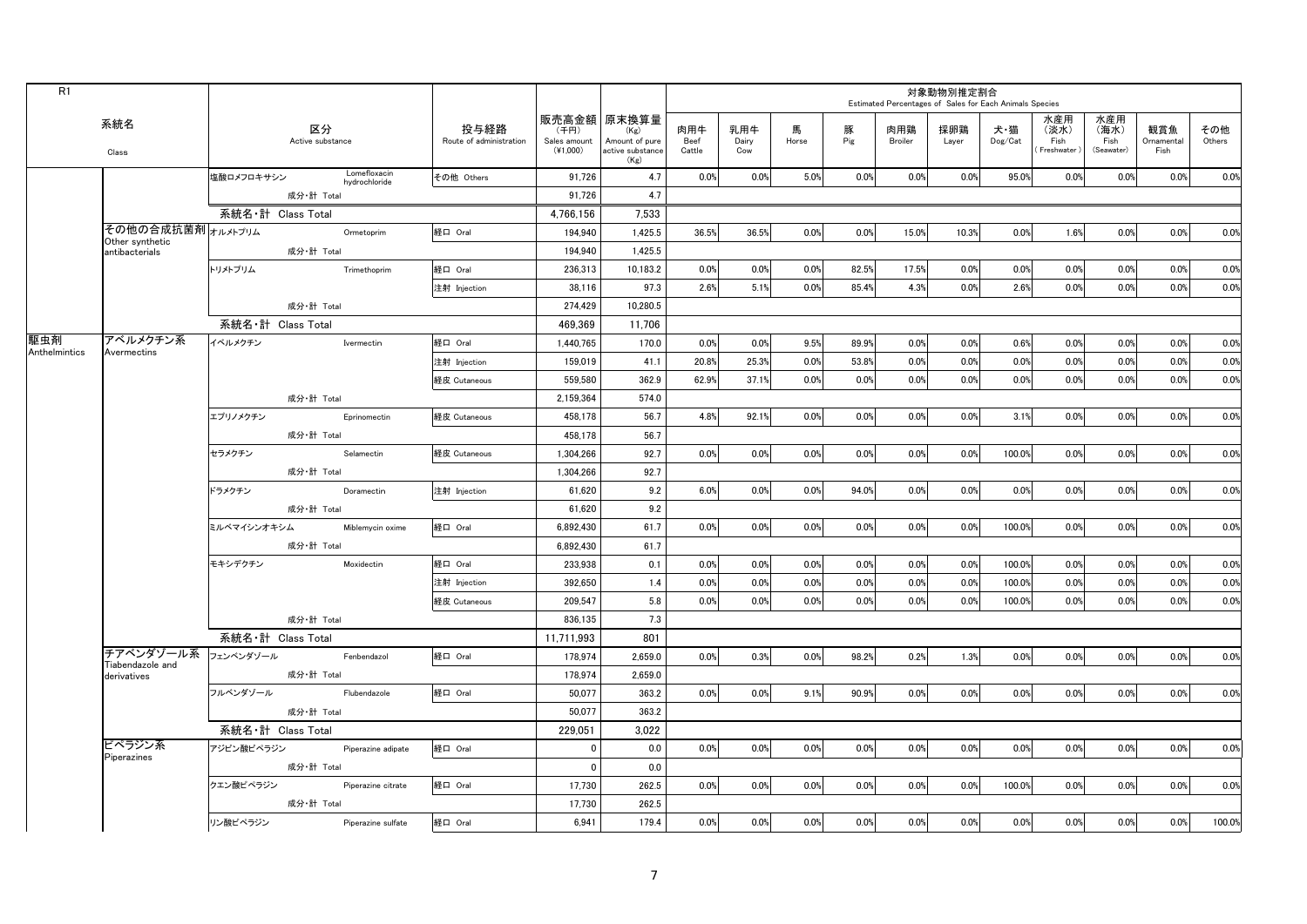| R1 |                                       |                   |                        |                                 |                                    |                                                                   |                              |                     |            |          |                | 対象動物別推定割合<br>Estimated Percentages of Sales for Each Animals Species |                                    |                                     |                                   |                           |               |
|----|---------------------------------------|-------------------|------------------------|---------------------------------|------------------------------------|-------------------------------------------------------------------|------------------------------|---------------------|------------|----------|----------------|----------------------------------------------------------------------|------------------------------------|-------------------------------------|-----------------------------------|---------------------------|---------------|
|    | 系統名<br>Class                          |                   | 区分<br>Active substance | 投与経路<br>Route of administration | (千円)<br>Sales amount<br>$(*1,000)$ | 販売高金額 原末換算量<br>(Kg)<br>Amount of pure<br>active substance<br>(Kg) | 肉用牛<br><b>Beef</b><br>Cattle | 乳用牛<br>Dairy<br>Cow | 馬<br>Horse | 豚<br>Pig | 肉用鶏<br>Broiler | 採卵鶏<br>Layer                                                         | 犬・猫<br>$\mathsf{Dog}/\mathsf{Cat}$ | 水産用<br>(淡水)<br>Fish<br>(Freshwater) | 水産用<br>(海水)<br>Fish<br>(Seawater) | 観賞魚<br>Ornamental<br>Fish | その他<br>Others |
|    |                                       |                   | 成分·計 Total             |                                 | 6.941                              | 179.4                                                             |                              |                     |            |          |                |                                                                      |                                    |                                     |                                   |                           |               |
|    |                                       | 系統名 計 Class Total |                        |                                 | 24,671                             | 442                                                               |                              |                     |            |          |                |                                                                      |                                    |                                     |                                   |                           |               |
|    | その他の駆虫剤<br><b>Other Anthelmintics</b> | エモデプシド            | Emodepside             | 経皮 Cutaneous                    | 26,398                             | 1.0                                                               | 0.0%                         | 0.0%                | 0.0%       | 0.0%     | 0.0%           | 0.0%                                                                 | 100.0%                             | 0.0%                                | 0.0%                              | 0.0%                      | 0.0%          |
|    |                                       |                   |                        | 経口 Oral                         | 43,312                             | 0.2                                                               | 0.0%                         | 0.0%                | 0.0%       | 0.0%     | 0.0%           | 0.0%                                                                 | 100.0%                             | 0.0%                                | 0.0%                              | 0.0%                      | 0.0%          |
|    |                                       |                   | 成分·計 Total             |                                 | 69,710                             | 1.2                                                               |                              |                     |            |          |                |                                                                      |                                    |                                     |                                   |                           |               |
|    |                                       | 塩酸レバミゾール          | Levamisole HCI         | 経口 Oral                         | 44,920                             | 621.5                                                             | 3.4%                         | 0.0%                | 0.0%       | 35.1%    | 50.0%          | 5.7%                                                                 | 5.7%                               | 0.0%                                | 0.0%                              | 0.0%                      | 0.0%          |
|    |                                       |                   | 成分·計 Total             |                                 | 44,920                             | 621.5                                                             |                              |                     |            |          |                |                                                                      |                                    |                                     |                                   |                           |               |
|    |                                       | オキシクロザニド          | Oxyclozanide           | 経口 Oral                         | $\mathbf{0}$                       | 0.0                                                               | 0.0%                         | 0.0%                | 0.0%       | 0.0%     | 0.0%           | 0.0%                                                                 | 0.0%                               | 0.0%                                | 0.0%                              | 0.0%                      | 0.0%          |
|    |                                       |                   | 成分·計 Total             |                                 | $\mathbf 0$                        | 0.0                                                               |                              |                     |            |          |                |                                                                      |                                    |                                     |                                   |                           |               |
|    |                                       | カマラ               | Kamala                 | 経口 Oral                         | $\mathbf 0$                        | 0.0                                                               | 0.0%                         | 0.0%                | 0.0%       | 0.0%     | 0.0%           | 0.0%                                                                 | 0.0%                               | 0.0%                                | 0.0%                              | 0.0%                      | 0.0%          |
|    |                                       |                   | 成分·計 Total             |                                 | $\mathbf{0}$                       | 0.0                                                               |                              |                     |            |          |                |                                                                      |                                    |                                     |                                   |                           |               |
|    |                                       | サントニン             | Santonin               | 経口 Oral                         | 13,872                             | 7.6                                                               | 0.0%                         | 0.0%                | 0.0%       | 0.0%     | 0.0%           | 0.0%                                                                 | 100.0%                             | 0.0%                                | 0.0%                              | 0.0%                      | 0.0%          |
|    |                                       |                   | 成分·計 Total             |                                 | 13,872                             | 7.6                                                               |                              |                     |            |          |                |                                                                      |                                    |                                     |                                   |                           |               |
|    |                                       | ジクロロフェン           | Dichlorophen           | 経口 Oral                         | 6.941                              | 179.4                                                             | 0.0%                         | 0.0%                | 0.0%       | 0.0%     | 0.0%           | 0.0%                                                                 | 0.0%                               | 0.0%                                | 0.0%                              | 0.0%                      | 100.0%        |
|    |                                       |                   | 成分·計 Total             |                                 | 6,941                              | 179.4                                                             |                              |                     |            |          |                |                                                                      |                                    |                                     |                                   |                           |               |
|    |                                       | ジソフェノール           | Disophenol             | 注射 Injection                    | $\mathbf 0$                        | 0.0                                                               | 0.0%                         | 0.0%                | 0.0%       | 0.0%     | 0.0%           | 0.0%                                                                 | 0.0%                               | 0.0%                                | 0.0%                              | 0.0%                      | 0.0%          |
|    |                                       |                   | 成分·計 Total             |                                 | $\mathbf{0}$                       | 0.0                                                               |                              |                     |            |          |                |                                                                      |                                    |                                     |                                   |                           |               |
|    |                                       | 酒石酸モランテル          | Morantel tartrate      | 経口 Oral                         | $\mathbf 0$                        | 0.0                                                               | 0.0%                         | 0.0%                | 0.0%       | 0.0%     | 0.0%           | 0.0%                                                                 | 0.0%                               | 0.0%                                | 0.0%                              | 0.0%                      | 0.0%          |
|    |                                       |                   | 成分·計 Total             |                                 | $\mathbf 0$                        | 0.0                                                               |                              |                     |            |          |                |                                                                      |                                    |                                     |                                   |                           |               |
|    |                                       | トリブロムサラン          | Tribromsalan           | 経口 Oral                         | $\mathbf{0}$                       | 0.0                                                               | 0.0%                         | 0.0%                | 0.0%       | 0.0%     | 0.0%           | 0.0%                                                                 | 0.0%                               | 0.0%                                | 0.0%                              | 0.0%                      | 0.0%          |
|    |                                       |                   | 成分·計 Total             |                                 | $\mathbf 0$                        | 0.0                                                               |                              |                     |            |          |                |                                                                      |                                    |                                     |                                   |                           |               |
|    |                                       | パモ酸ピランテル          | Pyrantel pamoate       | 経口 Oral                         | 1.082.771                          | 2.101.2                                                           | 0.0%                         | 0.0%                | 0.0%       | 0.0%     | 0.0%           | 0.0%                                                                 | 100.0%                             | 0.0%                                | 0.0%                              | 0.0%                      | 0.0%          |
|    |                                       |                   | 成分·計 Total             |                                 | 1.082.771                          | 2.101.2                                                           |                              |                     |            |          |                |                                                                      |                                    |                                     |                                   |                           |               |
|    |                                       | フェノチアジン           | Phenithizine           | 経口 Oral                         | 6,941                              | 514.2                                                             | 0.0%                         | 0.0%                | 0.0%       | 0.0%     | 0.0%           | 0.0%                                                                 | 0.0%                               | 0.0%                                | 0.0%                              | 0.0%                      | 100.0%        |
|    |                                       |                   | 成分·計 Total             |                                 | 6.941                              | 514.2                                                             |                              |                     |            |          |                |                                                                      |                                    |                                     |                                   |                           |               |
|    |                                       | フェバンテル            | Febantel               | 経口 Oral                         | 170.279                            | 899.9                                                             | 0.0%                         | 0.0%                | 0.0%       | 0.0%     | 0.0%           | 0.0%                                                                 | 3.7%                               | 0.0%                                | 96.3%                             | 0.0%                      | 0.0%          |
|    |                                       |                   | 成分·計 Total             |                                 | 170,279                            | 899.9                                                             |                              |                     |            |          |                |                                                                      |                                    |                                     |                                   |                           |               |
|    |                                       | プラジクアンテル          | Praziquantel           | 経口 Oral                         | 403,844                            | 3.074.9                                                           | 0.0%                         | 0.0%                | 1.2%       | 0.0%     | 0.0%           | 0.0%                                                                 | 1.4%                               | 0.0%                                | 97.4%                             | 0.0%                      | 0.0%          |
|    |                                       |                   |                        | 注射 Injection                    | 33,570                             | 3.2                                                               | 0.0%                         | 0.0%                | 0.0%       | 0.0%     | 0.0%           | 0.0%                                                                 | 100.0%                             | 0.0%                                | 0.0%                              | 0.0%                      | 0.0%          |
|    |                                       |                   |                        | 経皮 Cutaneous                    | 305,998                            | 40.2                                                              | 0.0%                         | 0.0%                | 0.0%       | 0.0%     | 0.0%           | 0.0%                                                                 | 100.0%                             | 0.0%                                | 0.0%                              | 0.0%                      | 0.0%          |
|    |                                       |                   | 成分·計 Total             |                                 | 743,412                            | 3,118.3                                                           |                              |                     |            |          |                |                                                                      |                                    |                                     |                                   |                           |               |
|    |                                       | ブロムフェノホス          | <b>Bromofenofos</b>    | 経口 Oral                         | 7,175                              | 200.1                                                             | 40.0%                        | 60.0%               | 0.0%       | 0.0%     | 0.0%           | 0.0%                                                                 | 0.0%                               | 0.0%                                | 0.0%                              | 0.0%                      | 0.0%          |
|    |                                       |                   | 成分·計 Total             |                                 | 7,175                              | 200.1                                                             |                              |                     |            |          |                |                                                                      |                                    |                                     |                                   |                           |               |
|    |                                       | マクリ               | Makli (Digenea)        | 経口 Oral                         | $\mathbf 0$                        | 0.0                                                               | 0.0%                         | 0.0%                | 0.0%       | 0.0%     | 0.0%           | 0.0%                                                                 | 0.0%                               | 0.0%                                | 0.0%                              | 0.0%                      | 0.0%          |
|    |                                       |                   | 成分·計 Total             |                                 | $\mathbf 0$                        | 0.0                                                               |                              |                     |            |          |                |                                                                      |                                    |                                     |                                   |                           |               |
|    |                                       | メチリジン             | Methylidyne            | 注射 Injection                    | $\mathbf{0}$                       | 0.0                                                               | 0.0%                         | 0.0%                | 0.0%       | 0.0%     | 0.0%           | 0.0%                                                                 | 0.0%                               | 0.0%                                | 0.0%                              | 0.0%                      | 0.0%          |
|    |                                       |                   |                        |                                 |                                    |                                                                   |                              |                     |            |          |                |                                                                      |                                    |                                     |                                   |                           |               |